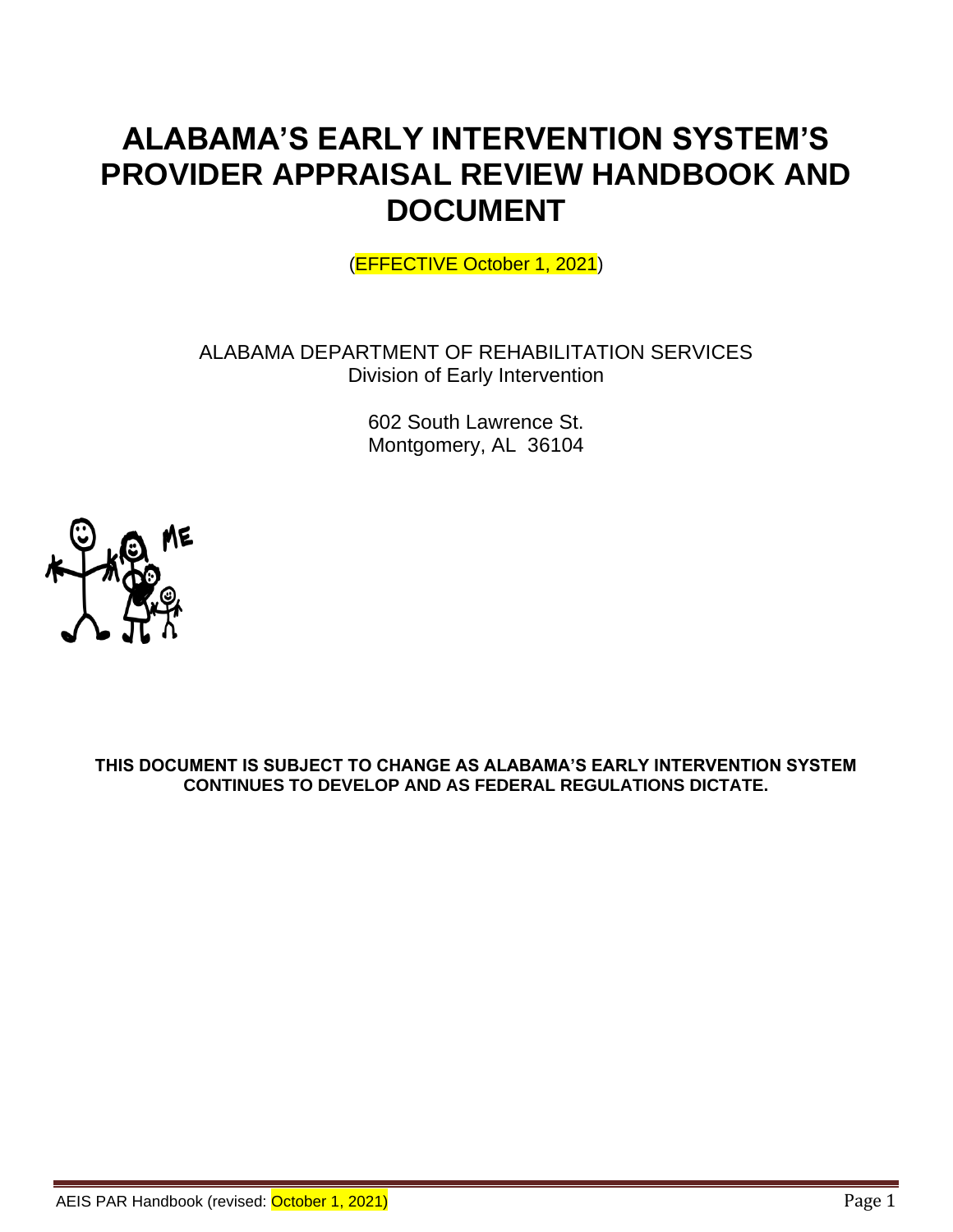



# **A Vital Message about Alabama's Early Intervention System**

Congress established the Early Intervention (EI) program in 1986, as part of The Individuals With Disabilities Education Act (IDEA), Part C, in recognition of "an urgent and substantial need" to: enhance the development of infants and toddlers with disabilities; reduce educational costs by minimizing the need for special education through EI; minimize the likelihood of institutionalization, and maximize independent living; and, enhance the capacity of families to meet their child's needs.

**Alabama's EI System** is committed to providing quality services for eligible children, birth to three, and their families. The focus of EI is to train, equip and support parents/caregivers in being the first and best teachers for their child.

#### **Eight Core Values of Alabama's Early Intervention System (AEIS)**

#### o *Family Centered*

Services and supports are aimed at helping your family support and care for your child. Research indicates that a child's most effective teachers are those with whom they have a nurturing relationship and with whom they spend the most time, such as his or her mother, father, grandparent, childcare provider or primary caregiver. How these individuals interact with your child while feeding, diapering, playing, and cuddling will have the greatest impact on how your child develops and learns.

#### o *Developmentally Appropriate*

A team of professionals will assist you with understanding typical development and how your child is likely to develop based on factors which may include a medical diagnosis or delay. Services and home activities are designed to support your child's development. Your EI team will assist your family with the functional and developmental needs of your child and family "today".

#### o *Individualized*

If your child is eligible for services, your Service Coordinator will assist you and your family in developing an Individualized Family Service Plan (IFSP), which will include individualized outcomes based on needs and your priorities. From this plan, you and your Service Coordinator will identify a team of professionals, other family members, caregivers, and/or friends to help in reaching the outcomes included in the IFSP. This plan can and should change as your child grows and develops and is based on your child's progress toward meeting these outcomes.

#### o *Provided in natural environment*

EI services are provided in a location where your child and family typically would be: home, childcare, playgrounds, etc. Natural environments also include the daily activities and routines of your family.

#### o *Trains/Equips the Parent/Caregiver*

AEIS is a program that supports and trains families and caregivers. EI will aid and support your family while teaching you skills to meet your child's developmental needs. With the support of your team of professionals, together we will work to carry out these activities on a daily basis so that your child and your family will meet your outcomes.

#### o *Collaborative*

Your EI team will work closely with each other as well as with you and your child to reach outcomes. The team can also work with other service providers which might include your child's physician(s), therapists from other agencies, childcare providers, community partners, and other specialists. If you or your physician feel more services are needed which are determined to be outside the scope of EI, your Service Coordinator will assist you in identifying resources that might supplement EI services, using either your public or private insurance.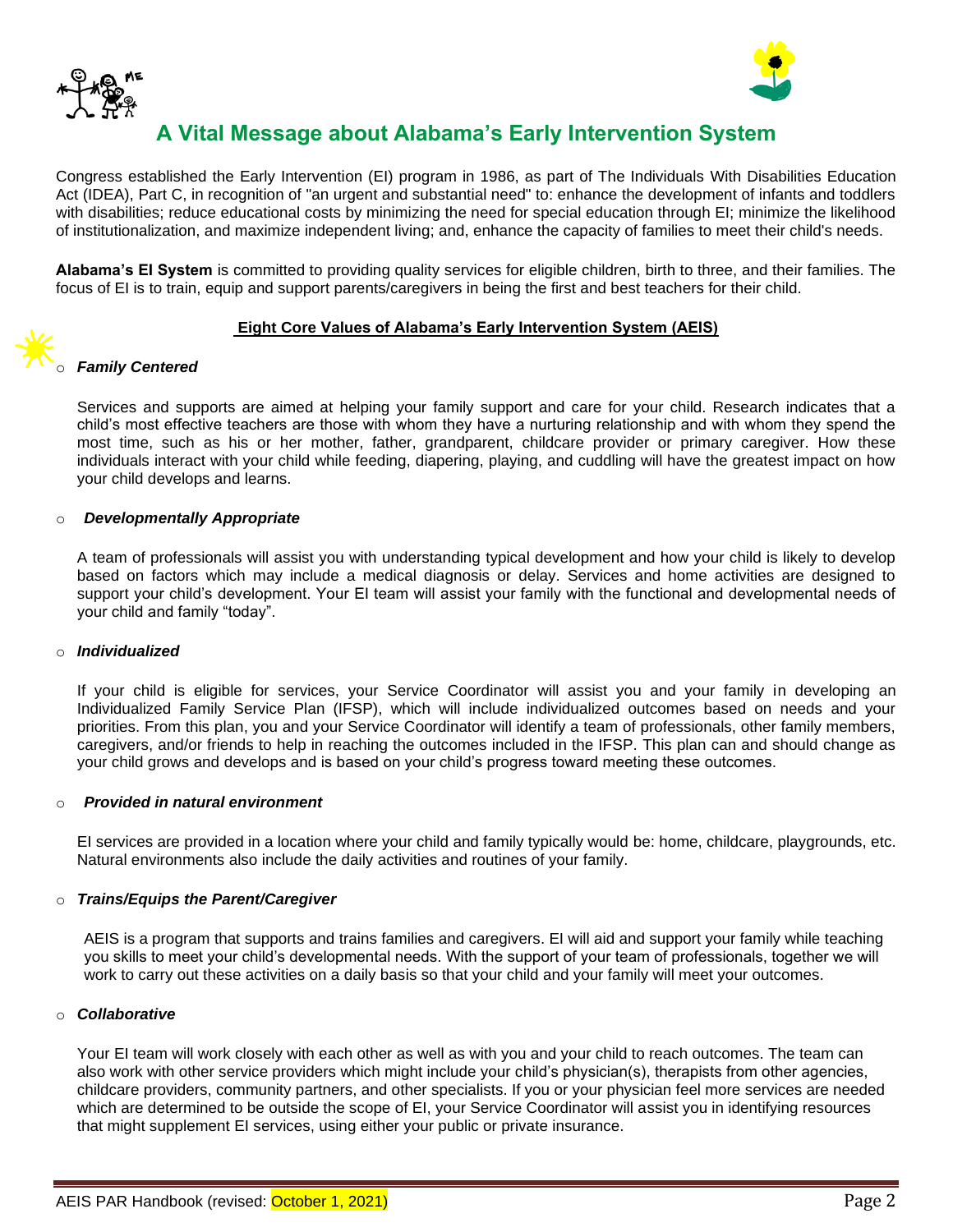#### o *Routines-Based*

Routines based intervention provides assistance with routines identified by a family that are considered a concern/priority. Routines (or times of the day) are activities that happen naturally. They are how families organize themselves to get things done, spend time together and have fun. Every family has its own unique routines or times of the day. They help family members know who should do what, when, in what order, and how often.

#### o *Evidence-Based Practices*

Evidence-based practice in the field of early childhood is the process that pulls together the best available research, knowledge from professional experts, and data and input from children and their caregivers, to identify and provide services, evaluated and proven to achieve positive outcomes for children and families.

| <b>Early Intervention is</b>                                                                                      | Early Intervention is not                                                               |
|-------------------------------------------------------------------------------------------------------------------|-----------------------------------------------------------------------------------------|
|                                                                                                                   |                                                                                         |
| Provided from birth to three years of age                                                                         | Provided to serve children after their third birthday                                   |
| Eligibility is based on 25% or greater delay in one of the five<br>developmental areas, or a qualifying diagnosis | Therapeutic intervention provided for medical conditions<br>that do not lead to a delay |
| Parent/caregiver training                                                                                         | A clinical therapy program                                                              |
| Provided in natural environment (i.e. home, daycare)                                                              | Provided in a center-based segregated environment                                       |
| Individualized based on the specific needs of each<br>child and family                                            | Based solely on diagnosis or delay                                                      |
| Outcomes are family driven and based on family routines                                                           | Goals are medically based and set by providers                                          |
| Frequencies are determined by the IFSP team                                                                       | Frequencies are set by a physician or therapist                                         |
| No cost to the family, use of public/private insurance or<br>public benefits is voluntary                         | Families are responsible for out-of-pocket expenses                                     |
| Collaborative with the medical community                                                                          | The only service a child may need                                                       |

Many professional groups and organizations support the delivery of EI services and include EI in their standards. The links below demonstrate each organization's support of EI.

[www.aota.org](http://www.aota.org/) – American Occupational Therapy Association [www.asha.org](http://www.asha.org/) – American Speech, Language, Hearing Association [www.apta.org](http://www.apta.org/) – American Physical Therapy Association [www.cec.sped.org](http://www.cec.sped.org/) – Council for Exceptional Children, particularly the Division of Early Childhood <http://pediatrics.aappublications.org/cgi/reprint/104/1/124> - Article on the role of the pediatrician in EI <http://www.medicalhomeinfo.org/health/EI.html> - American Academy of Pediatrics web page on EI

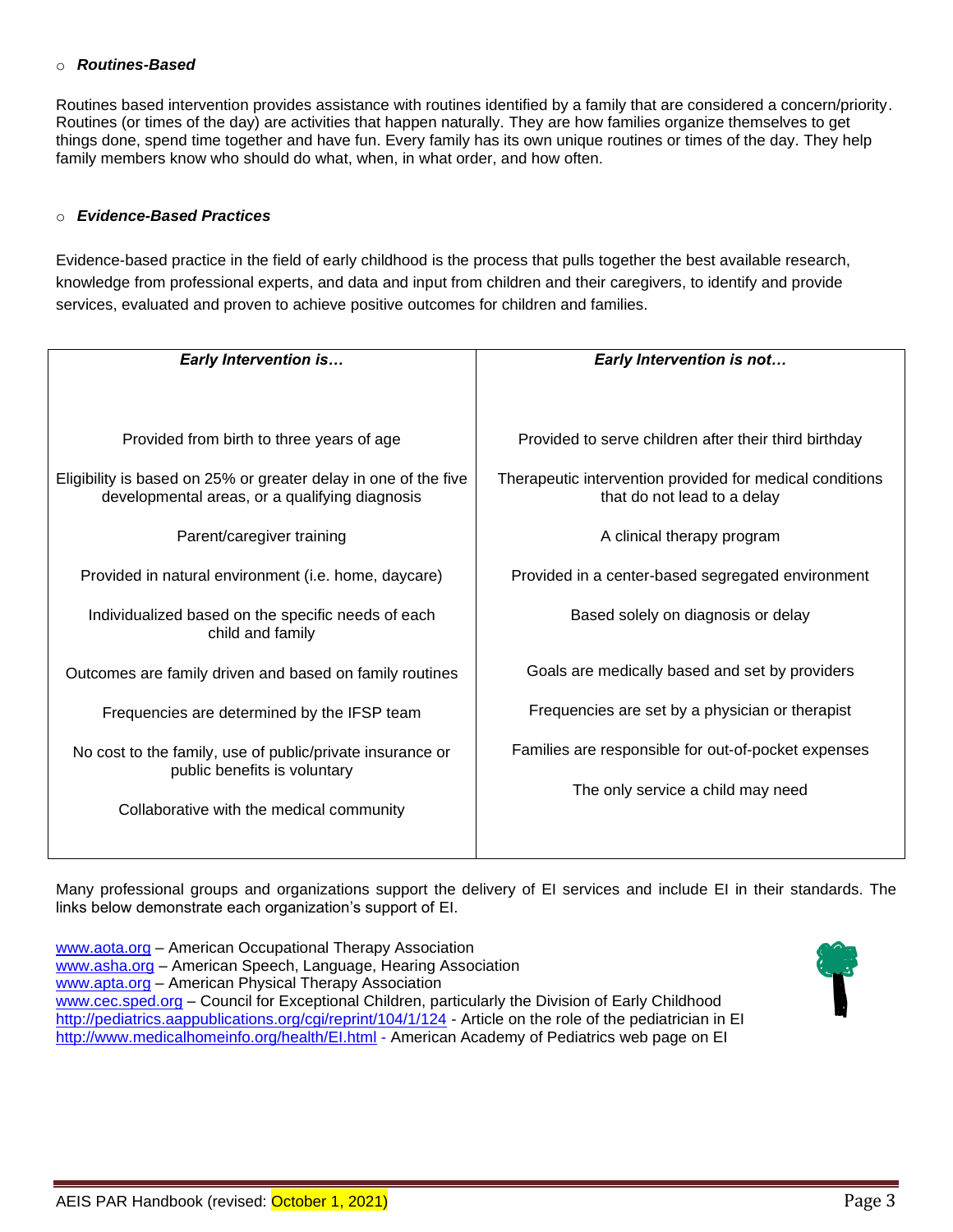**For more information and additional resources contact** 

# **Child Find 1-800-543-3098 or visit us at**

[www.rehab.alabama.gov/ei](http://www.rehab.alabama.gov/ei)

# **ADMINISTRATION, SUPERVISION, AND MONITORING METHODS UTILIZED FOR SERVICE COORDINATORS AND PROVIDERS OF SERVICES UNDER PART C**

### **LEAD AGENCY FOR PART C OF INDIVIDUALS WITH DISABILITIES EDUCATION ACT (IDEA)**

The Lead Agency, Alabama Department of Rehabilitation Services (ADRS) Division of Early Intervention is responsible for general administration and supervision/monitoring of compliance for community-based early intervention programs (and District Early Intervention Coordinators) providing services under Part C of the Individuals with Disabilities Education Act (IDEA). Assisting ADRS/Division of Early Intervention (DEI) in monitoring are contracting agencies' liaisons from the Department of Mental Health (DMH), the Alabama Institute for Deaf and Blind (AIDB) and the Early Intervention Division (under ADRS). Administrative methods for supervision and monitoring for continuous improvement includes Technical Assistance (TA) and Provider Appraisal Reviews (PAR) to ensure compliance with Part C regulations. As Lead Agency, ADRS/EI is responsible for ensuring that programs adhere to requirements under IDEA, Part C regulations. ADRS/EI provides guidelines in the selection of data and records for review but reserves the right to request additional documentation if determined necessary to fulfill these responsibilities.

# **TECHNICAL ASSISTANCE PROCESS (TA)**

Program participation in technical assistance (TA) activities is required at least twice annually. The purpose of TA's is to ensure that programs have opportunities to discuss with AEIS and contracting agency any issues, safeguards or procedures.An AEIS primary monitor will be assigned to each program. Monitors educate programs regarding federal and state regulations, engage in discussions of best practices in early intervention, assess and review program data, address training needs of personnel and monitor Action Plans from previous reviews, and provide TA to address any compliance needs etc.

TA's help to inform all personnel annually regarding practices, policies and system information and provide consistent information. Agency liaisons (AIDB, DMH and EI/ADRS) participate in all TA's and Provider Appraisal Reviews. Agency liaisons are also required to participate in TA's if program is in a status of "Out of Compliance". Agency liaisons may provide independent TA's to programs.

Technical Assistance (TA) may include but IS NOT limited to any combination of the following:

- Record reviews (on-site review, database, desk audits; specific data review of outcomes/service delivery patterns/family survey results/program profiles/and other pertinent information)
- District Training (district forum for discussing system concerns or interests)
- In-services or individual program requests
- Informal discussions with program (videoconference, teleconference, on-site forum)
- E-mail responses to program inquiries
- Review of TA or PAR Action Plans
- AEIS Policy Memoranda regarding administrative decisions and actions
- EI Updates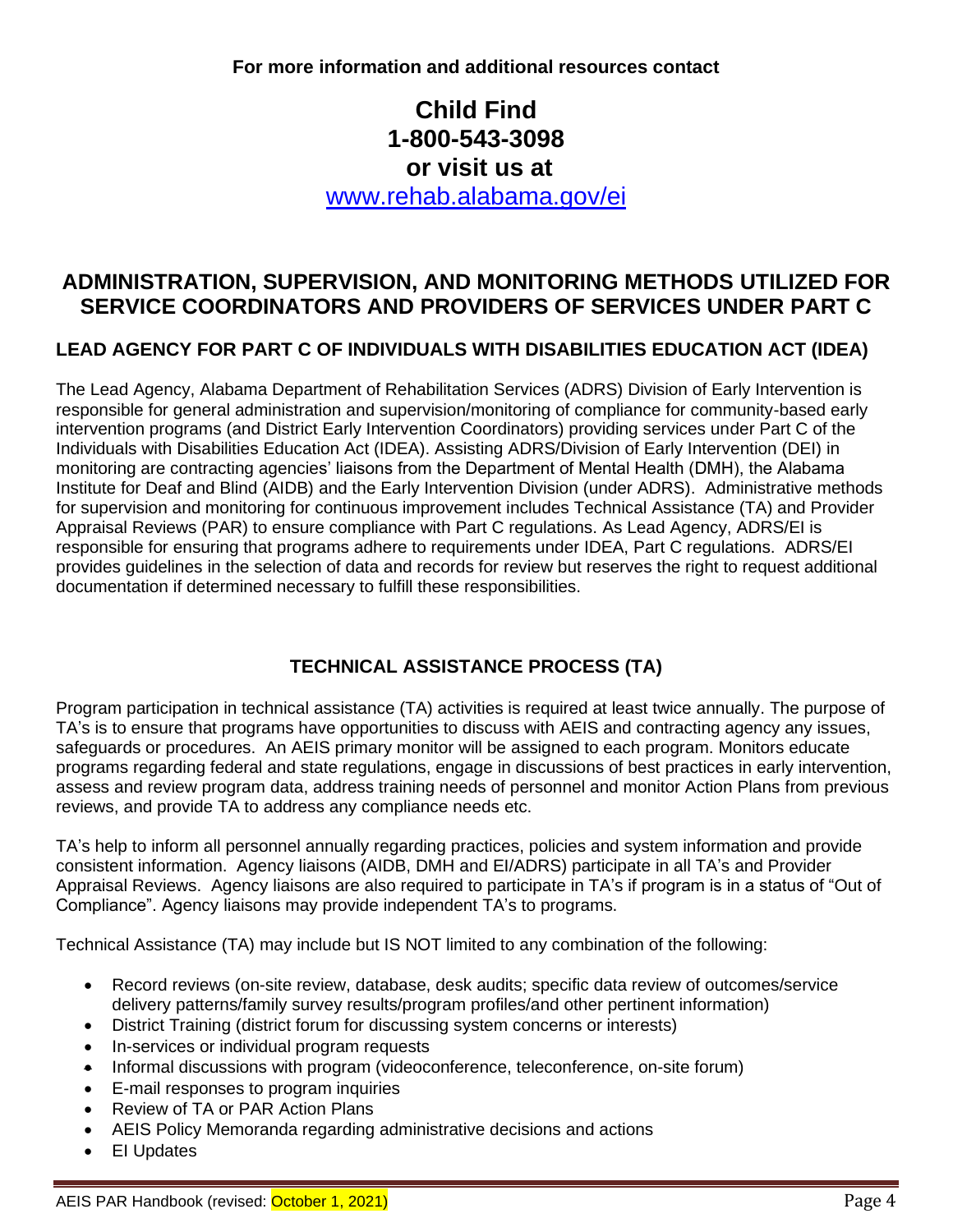# **SELECTION OF RECORDS FOR TA**

Record reviews are arranged annually based on mutually convenient dates and site for primary monitor, contracting agency liaisons and program personnel. Schedules are arranged in advance of each fiscal year. The extent of reviews may be determined by AEIS staff depending on factors of historic performance, current data or family concerns or complaints. AEIS will randomly select records and provide programs with a list of the names on the day of TA.

Record reviews may include but are not limited to:

- Selected data and record review based on concerns, program performance and demographics. (A minimum of 3 files per service coordinator to include initial IFSP and transition records.)
- Desk audit of selected records and documents requested by EI state office staff
- Onsite review
- Review by polycom
- Database review

# **PREPARATION FOR TECHNICAL ASSISTANCE AND RECORD REVIEW**

### TA DOCUMENTS

Programs scheduled for TA are requested to submit documents six (6) weeks in advance of the TA date.

- Complete the following documents for TA: (found in the back of Manual)
	- ➢ Pre-TA Information Checklist as cover sheet for pre-PAR/pre-TA packet
	- ➢ Listing of Personnel Providing Part C Services and Qualifications (includes training)
	- ➢ Listing of Para-professional Personnel if applicable
	- ➢ Listing of Professional Evaluators

# **DETERMINING COMPLIANCE AT TA**

At an EI program's TA, the program's compliance status will be evaluated as either "In Compliance" or "Out of Compliance". Compliance status will be based on a review to determine if state and federal rules and regulations have been followed and if best practices are implemented. A partial database review is also a part of this overall review. If there are findings based on limited data and record review, more records may be reviewed to help reestablish compliance. It is possible for a program to reestablish compliance on the same day of a finding if subsequent review reflects best practices and are in compliance. When reporting on the correction of noncompliance, AEIS must report, that it has verified that each program or provider with noncompliance is 1) correctly implementing the specific regulatory requirements based on a review of updated data such as data subsequently collected through on-site monitoring or through a database; and (2) has corrected each individual case of noncompliance, unless the child is no longer within the jurisdiction of the program.

If a program is found to be "Out of Compliance", an Action Plan will be developed outlining actions to be taken to reestablish compliance by a target date. Follow-up reviews are based on the length of Action Plans and may require additional scheduling but may be reviewed as a desk audit for specific documentation. If a program is unable to reestablish compliance by the Action Plan target date, a Provider Appraisal Review (PAR) will be scheduled. Per federal regulations, AEIS is considered "Out of Compliance" if a program does not reestablish compliance within one year. This is based on OSEP's review of annual state data. TA reports will be provided to the program EI Coordinator or administrator by the primary monitor within 4 weeks following the TA.

ADRS/AEIS also reserves the option to conduct a PAR at any time based on:

• Family complaints for service issues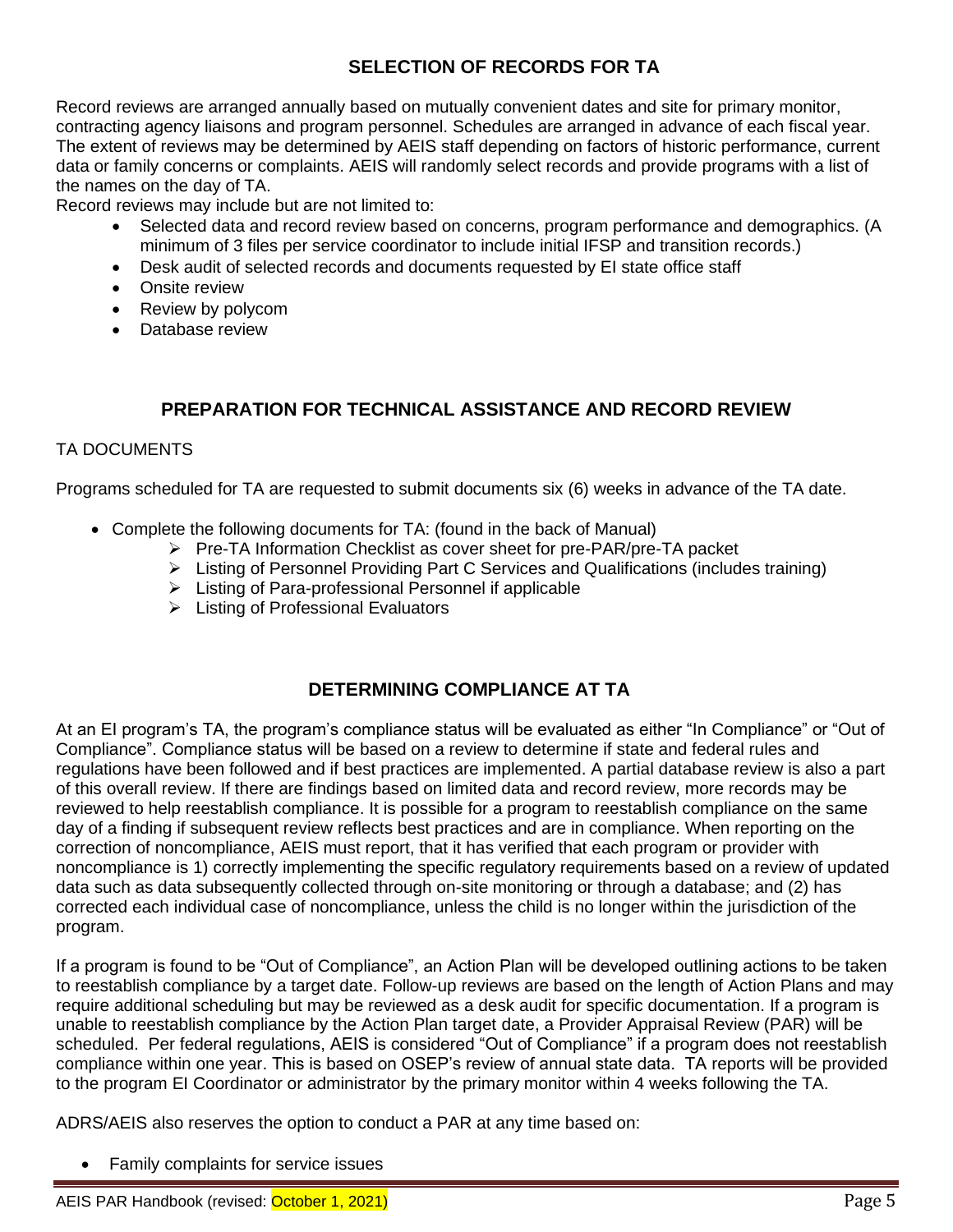- Unresolved programmatic issues (including staffing concerns)
- Other issues which could impact services to families or affect compliance with state and federal regulations
- Not completing an Action Plan

# **PROVIDER APPRAISAL REVIEW (PAR)**

Provider Appraisal Reviews (PAR) document how programs assist families in developing and meeting appropriate functional outcomes and ensure that early intervention services enhance the capacity of families to improve their children's development PAR also ensures that programs remain in compliance with state and federal regulations. A PAR team consists of EI state office monitor, a fiscal agency representative, and may include other EI state office approved personnel. A PAR examines documentation accumulated by a program and focuses on compliance indicators defined by OSEP and subject to federal regulations and state criteria for evaluation, timelines and service delivery.

The PAR process emphasizes program quality, child and family outcomes, effectiveness, best practices, and compliance with rules and regulations under Part C of IDEA. Programs are expected to protect procedural safeguards of families during referral, eligibility determination, IFSP development, transition planning, service delivery and closure. PAR involves the following: (1) validating compliance with all required indicators including 100% target indicators

(2) Reviewing the family survey (3) reviewing 100% of data and (4) self-monitoring by the program. A primary monitor:

- Arranges family survey 6 weeks prior to PAR
- Reviews database-100% of caseloads
- Reviews randomly selected open cases to include service coordination only cases
- Reviews randomly selected ineligible cases and closed cases
- Evaluates program timeliness of required activities and program services
- Reports data for Annual Performance Report to OSEP
- Develops action plans to remediate or correct findings
- Provides results for future programmatic planning and improvement
- Examines basis of family complaints and due process information

Specifically, database and record reviews ensure early intervention services are:

- Helping families meet functional family defined outcomes
- Providing developmentally appropriate services to Part C eligible infants, toddlers and families
- Services are being provided per the IFSP
- Based on AEIS core values (family centered, individualized, natural environment, developmentally appropriate, train/equip the parent and/or caregiver, and collaborative)
- Meeting requirements of Part C rules and regulations

# **PAR COMPONENTS:**

In addition to the OSEP 100% Target Indicators there are seven (7) components for which information is collected in a Provider Appraisal Review and describe indicators that determine compliance based on federal and state regulations.

- OSEP 100% Target Indicator Timely IFSP
- OSEP 100% Target Indicator Timely Delivery of Services
- OSEP 100% Target Indicator Timely Transition Planning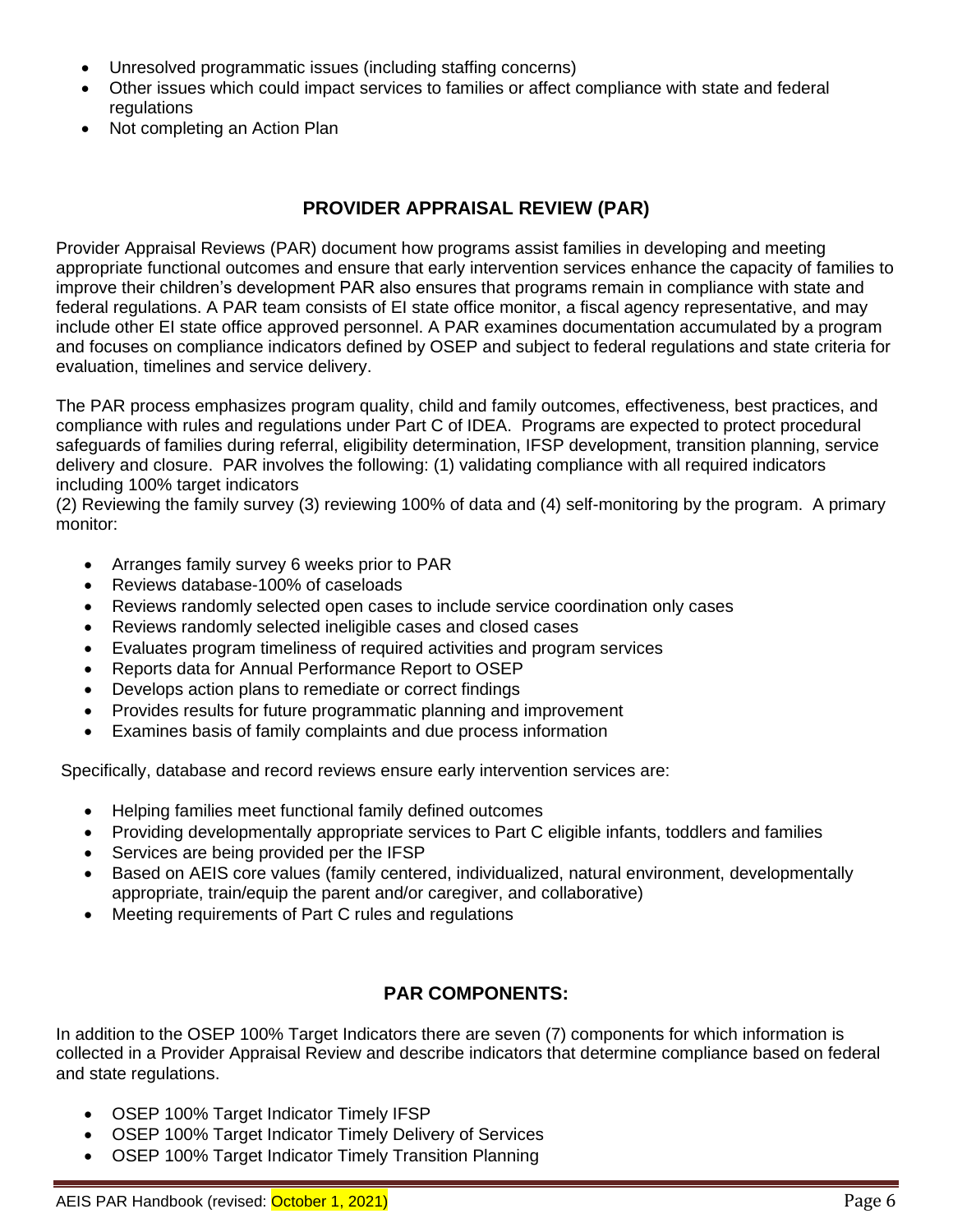- Child Find Referral and Eligibility Determination
- Family Assessment
- Individualized Family Service Plan Service Delivery and Natural Environments
- Procedural Safeguards
- Data Collection
- Comprehensive System of Personnel Development (CSPD)
- Public Awareness and DCC Collaboration

AEIS expects programs to maintain policies that verify and assure appropriate services for families. Any program policy such as an attendance policy must be available to monitors for review.

When two or more agencies collaborate to provide appropriate services, collaborative agencies must ensure that compliance standards are met. Collaborative agencies, service providers, and service coordinators will be held equally accountable for providing service documentation.

# **PREPARATION FOR PROVIDER APPRAISAL REVIEW**

### PRE-PAR DOCUMENTS

Programs scheduled for PAR are requested to submit documents six (6) weeks in advance of the PAR date.

- Complete the following documents for pre-PAR: **(**found in the back of Manual)
	- ➢ Pre-PAR Information Checklist as cover sheet for pre-PAR packet
	- ➢ Listing of Personnel Providing Part C Services and Qualifications (includes training)
	- ➢ Listing of Para-professional Personnel if applicable
	- ➢ Listing of Professional Evaluators
	- ➢ Report of Independent Audits Form (signed only; do not send audit report)

# **SELECTION OF RECORDS FOR PAR**

Program personnel are responsible for ensuring required documentation and records are available. A 100% data review is completed during a pre-PAR period. AEIS will randomly select records and provide programs with a list of the names on the day of PAR. A cross-section of needs and demographics (diagnoses, race, services, residence, etc.) are considered. It is the expectation that each program will have a record review process in place prior to PAR date (supervisor review, peer review etc.) Monitors will expect programs to describe ongoing internal review methods utilized. At least 10 records but no more than 15% of their program's total caseload will be selected for review; however, monitors reserve the rights to select additional records if needed. Targeted records will be reviewed for detailed discussions on how service delivery determinations were made, identified challenges, strategies that were successful, family involvement status, specific interventions that promote improvement and other factors that effect programs quality improvement. All records selected will be subject to a complete or partial review.

# **DETERMINING PROGRAM QUALITY & COMPLIANCE AT PAR**

A program will participate in a PAR at least every three (3) years regardless of status at a prior Technical Assistance and Record Review. Compliance will be determined based on review of records and data at PAR. Data, as entered in GIFTS by service coordinators are used to report a program's annual performance to OSEP. If a program is found to be "Out of Compliance", an Action Plan will be developed outlining actions to reestablish compliance within one year. Follow-up reviews are based on the length of Action Plans and may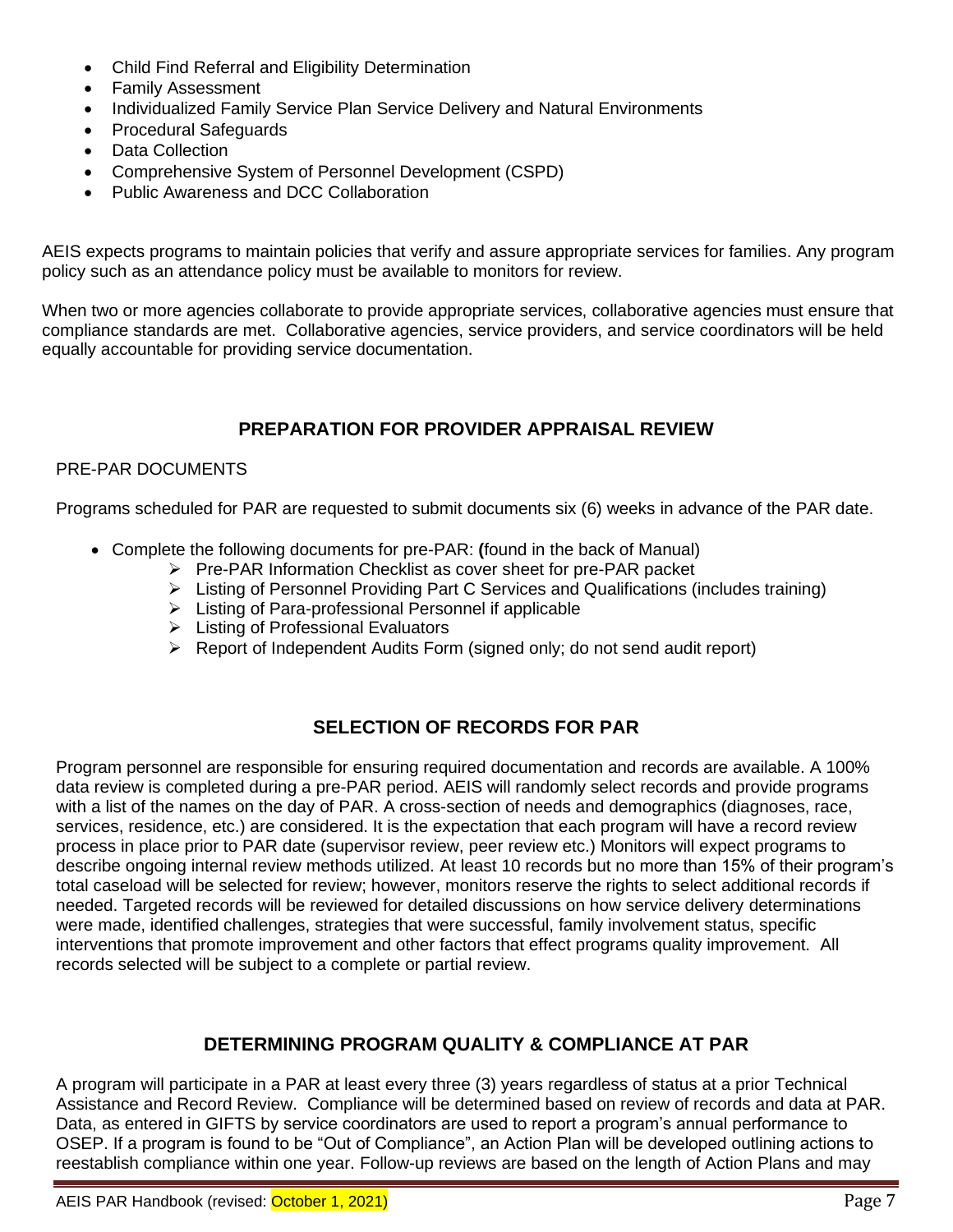require additional scheduling but may be reviewed as a desk audit for specific documentation. Per federal regulations, AEIS is considered "Out of Compliance" if a program does not reestablish compliance within one year. If circumstances warrant, ADRS/EI staff may remove records from the program to complete a more thorough review. A written PAR Report with Action Plan for correcting findings of non-compliance is provided to programs within four (4) weeks following the PAR. The report will include the Cover Sheet for Provider Appraisal Review Report, Summation of Provider Appraisal Review and Explanation of Compliance Status.

### **SANCTIONS**

ADRS/EI may impose sanctions under the following circumstances:

- ADRS/EI determines service provider failed to reestablish compliance within specified periods of time and within federally required year
- Program fails to address recommendations or to meet requirements of an Action Plan
- Program utilizes Part C dollars for activities which are not in compliance with Part C regulations.
- Program has ongoing compliance issues

These sanctions include but may not be limited to:

- 1. Repayment of misapplied federal and state funds based on federal and state regulations.
- 2. Withholding state and federal funds until corrective action is taken to ensure Part C compliance.
- 3. Additional PAR Review of all program records.
- 4. Withholding referrals to programs for specified period of time.
- 5. Cancellation of a program contract.
- 6. Other sanctions as deemed by the Lead Agency.

For repeated findings of non-compliance in multiple components, the program's sub-recipient agency (DMH, AIDB or EI) may impose sanctions independently of ADRS/EI.

### **PROGRAM SELF-ASSESSMENT**

Programs are expected to self-assess their records on a continuous basis. Programs must use AEIS TA/PAR checklists or develop their own methods to self-assess to ensure compliance. Monitors will expect programs to describe their ongoing internal review process and methods.

### **FAMILY SURVEY**

To ensure that families have an opportunity to provide valuable information in a confidential manner, a family survey is conducted by an independent reviewer. Family surveys are generally conducted each time a program participates in a PAR, but for various reasons, monitors may not schedule a family survey. The goal of the family survey is to determine families' satisfaction with their EI experience and providers' capabilities to train and equip them so they may help their children achieve functional outcomes. There is a focus on families' perspectives of service coordination, service delivery, community-based resources, plan development and procedural safeguards. AEIS staff and monitors use information and trends data to identify program and systemic issues that warrant further review. Families additionally indicate preferences for workshops, training needs, and other assistance that is shared with ICC subcommittees for utilization. A copy of the family survey will be provided as part of reporting to the program.

Service coordinators are responsible for notifying families about the survey 7-10 days prior to a pre-PAR date. A "parent letter" is included in PAR Handbook materials which should be copied to a program's letterhead.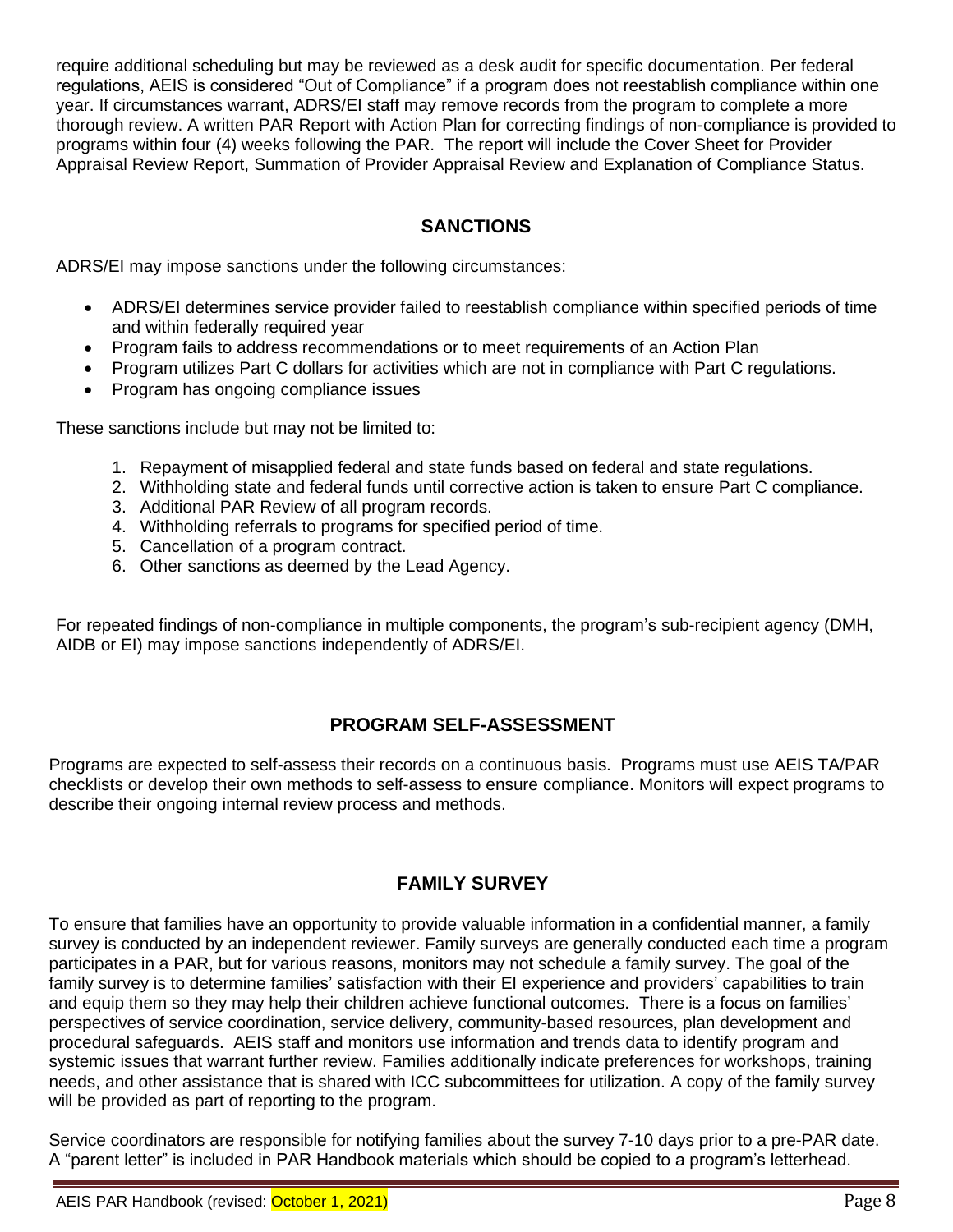Responses of less than 90% satisfaction to individual questions require a program to identify in writing new strategies to address the 10% or more.

### **PUBLIC AWARENESS AND DCC COLLABORATION**

Family participation ranges from IFSP development to offering stakeholder input. In addition to the family survey described above, programs have a responsibility to encourage family involvement in all aspects of system planning and implementation. Programs must inform families about local council activities and encourage their participation in public awareness opportunities and community events. Training and support for families should be based on the needs identified by families and communities (family survey results report family priorities).

 Programs are expected to create and support outreach initiatives about AEIS, sharing information with the general public and primary referral sources to improve the efficiency of services and to increase awareness of the mission of AEIS, Child Find and the availability of early intervention services and supports. It is expected that Early Intervention programs and district councils will coordinate outreach and support and include families when possible. The Public Awareness Subcommittee of the ICC addresses the PA activities and focus for the system.

Documentation of outreach activities is required. Service coordinators and other program personnel may conduct early intervention public awareness activities and report activities using a current Public Awareness Activity Report Form which is included in PAR Handbook.

### **GIFTS DATABASE (Giving Infants, Families and Toddlers Support)**

GIFTS database was created to compile and report relevant data about referrals, eligibility, services, transition, and other information. GIFTS database reports quantifiable data by programs, counties and districts to identify trends and strategies for collaborative service planning. These reports with monitoring information and results are generated for OSEP annually for purposes of making a State Determination (federal equivalent of PAR) and determining the success of outcomes. GIFTS reports are utilized to assist with TA and investigation of family concerns. Programs also receive a "determination" based on monitoring results, family survey data, and other program information. EI program profiles are posted on the website annually.

### **FINANCIAL AUDITS**

Contracting agencies (DMH, AIDB, ADRS/EI) are responsible for reporting and verifying independent program audits which occur during a PAR cycle. Findings will be shared with ADRS internal auditors for necessary follow-up. ADRS Internal Audit Team will provide technical assistance, training and reports based on their review of program financial records. The Part C Assistant Coordinator will report findings to the ADRS Internal Audit Section. (See form in back)

All programs are required to submit an annual budget and quarterly expenditure report to ADRS Internal Audit Division. Programs are also required to submit an annual cost per child report and administrative cost plan to ADRS Accounting Division based on required timelines.

### **NEW PROGRAMS**

New programs must participate in a PAR for two (2) consecutive years, extensive technical assistance (TA), and must demonstrate compliance.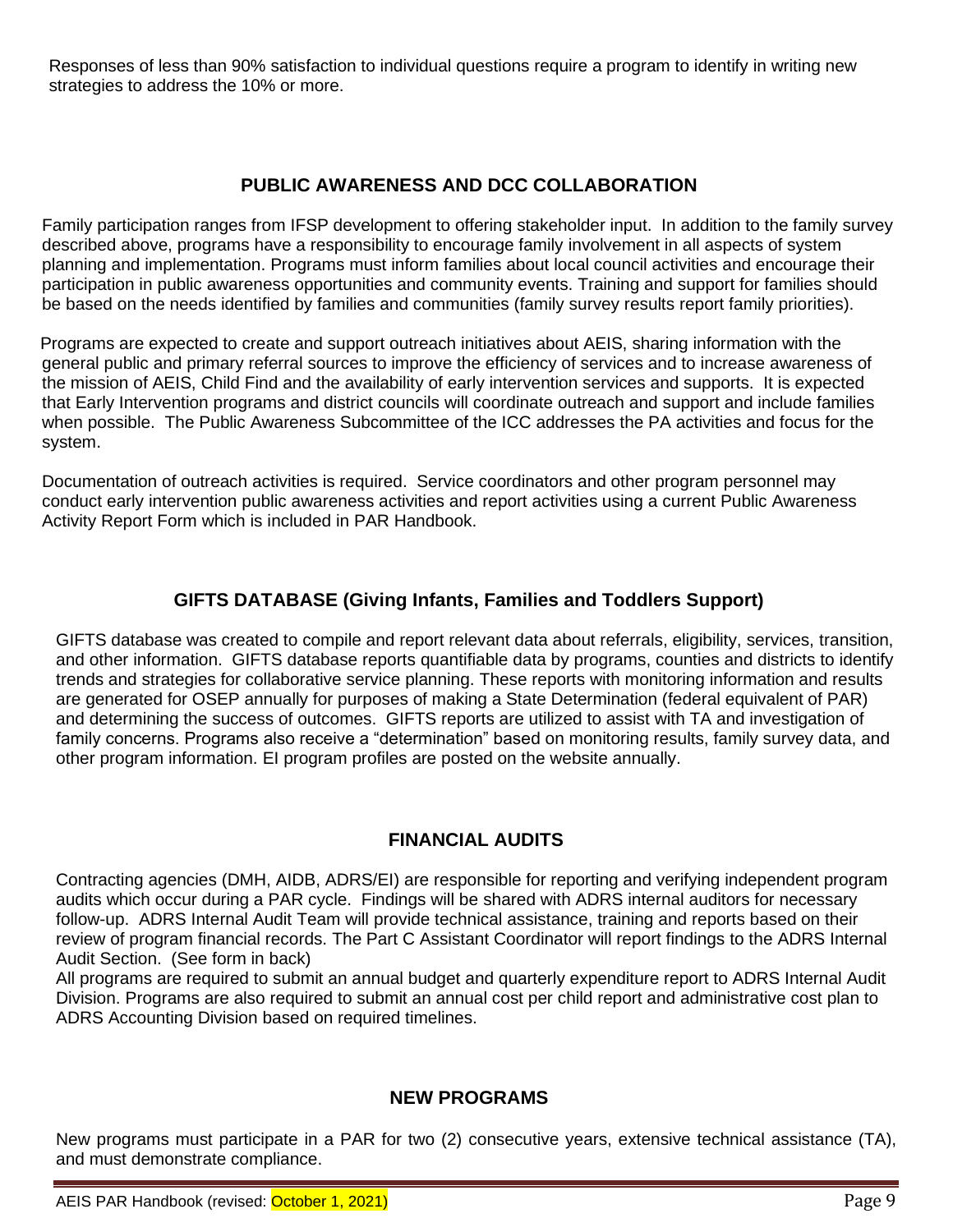APR/SPP Data Program Profiles Program Determinations Verification Trends IFSP and Transition Plans Voluntary Family Assessment page of IFSP Service Coordination Notes Report of Early Intervention Eligibility Determination Report of Continuing Eligibility Determination Provider Progress Notes (includes "No-show notes") GIFTS Database EI to LEA Notification Letter Opt-Out Form Physician Letter Correspondence As Appropriate Permission for the Release of Information/Records (EI 91-1) Permission to Evaluate (EI 91-2) Request for Parent to Attend IFSP Meeting (EI 91-3) Annual IFSP Attendance Form (if applicable) Notice of Ineligibility (EI 91-4) Notice of Intent Regarding EI (EI 91-5) Record of Access (EI 91-6) Early Intervention Child & Parent Rights (EI 91-7) Parent signed complaints, due process, mediation, resolution meetings Consent for use of Public Benefits/Public Insurance/Private Insurance GIFTS Database PAR Family Survey AEIS Public Awareness, Training and Family Supports Reports (should be sent to state at least quarterly) DCC Minutes Child Outcome Summary Forms and review of progress for all children within program

Pre-PAR Forms: (Cover Sheet/Listing of Professional Personnel/Listing of Professional Evaluators/Listing of Para-Professional Personnel/Report of Program Independent Audits) (see ICC approved standards)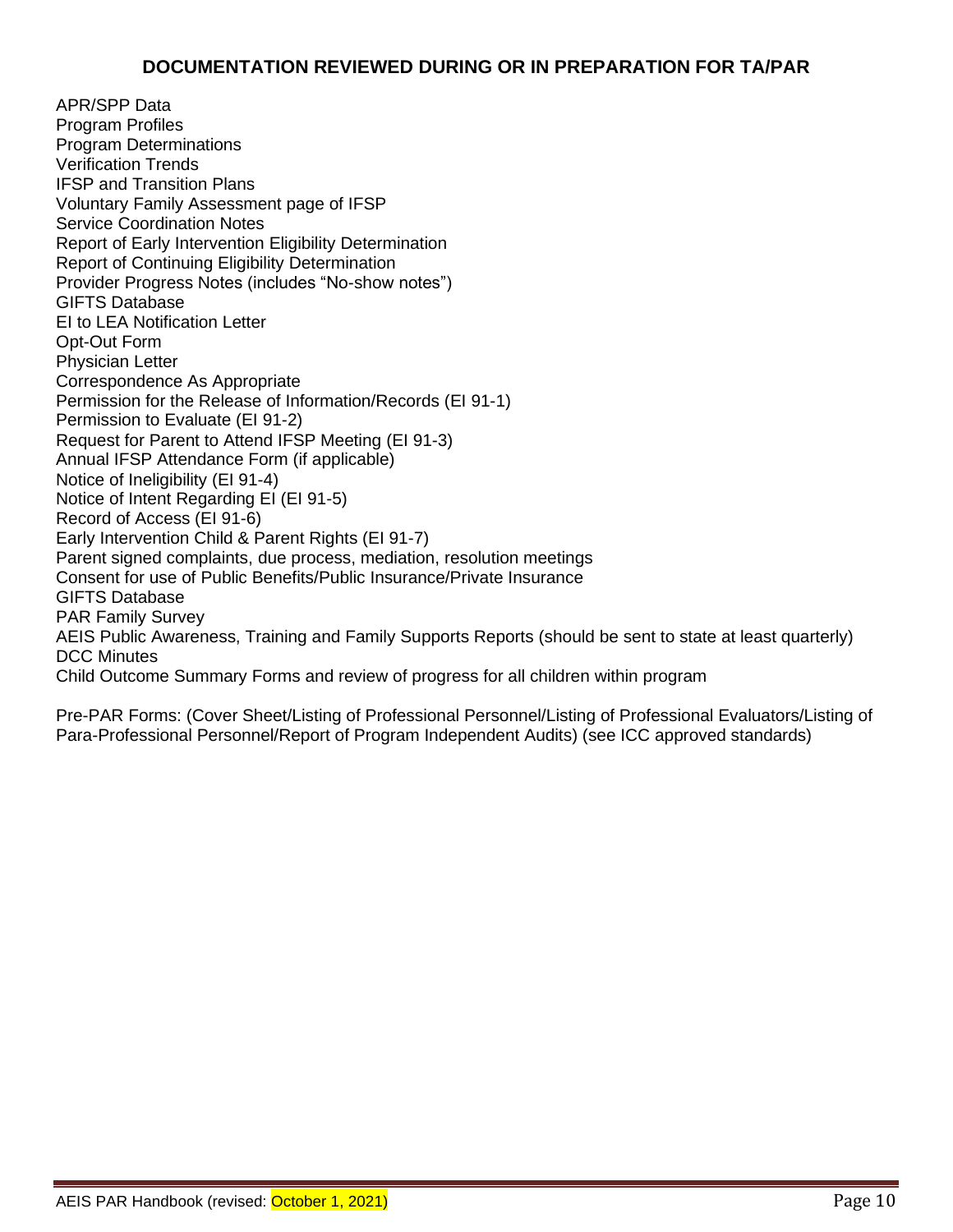**100% OSEP Target Indicator: Timely Services**

| All early intervention services are initiated or attempted within 30 days of service begin dates.<br>$\Box$ Provider notes document timely service delivery (service provider notes with date) or attempts to schedule<br>within 30 days of service begin date ("No-show" note)<br>$\Box$ At least one service must reflect the begin date of the IFSP<br>$\Box$ Service coordination notes document barriers to providing timely service delivery<br>□ Justifications for delays are entered in GIFTS as they occur. (Delays can be justified based on family<br>reasons but cannot be based on programmatic issues)<br>100% OSEP Target Indicator: Eligibility Determination and IFSP Completed Within 45 Days                                                                                                                                                                                                                                                                                                                                                                                                                                                                                                                                                                                                                                                                                                                                                                                                                                                                                                                                                                                                                                                                                                                                                                                                                                                                                                                                                                                                                                                                                                                                                                                                                                                                                                                                                                                                                                                                                                                                                                                                                                                                        |
|-----------------------------------------------------------------------------------------------------------------------------------------------------------------------------------------------------------------------------------------------------------------------------------------------------------------------------------------------------------------------------------------------------------------------------------------------------------------------------------------------------------------------------------------------------------------------------------------------------------------------------------------------------------------------------------------------------------------------------------------------------------------------------------------------------------------------------------------------------------------------------------------------------------------------------------------------------------------------------------------------------------------------------------------------------------------------------------------------------------------------------------------------------------------------------------------------------------------------------------------------------------------------------------------------------------------------------------------------------------------------------------------------------------------------------------------------------------------------------------------------------------------------------------------------------------------------------------------------------------------------------------------------------------------------------------------------------------------------------------------------------------------------------------------------------------------------------------------------------------------------------------------------------------------------------------------------------------------------------------------------------------------------------------------------------------------------------------------------------------------------------------------------------------------------------------------------------------------------------------------------------------------------------------------------------------------------------------------------------------------------------------------------------------------------------------------------------------------------------------------------------------------------------------------------------------------------------------------------------------------------------------------------------------------------------------------------------------------------------------------------------------------------------------------|
| Eligibility determination and IFSP development is timely (within 45 days of referral).<br>$\Box$ SC documents family contacts and attempted contacts to arrange eligibility determination<br>$\Box$ SC sends correspondence to families regarding closure of referral if there is no response<br>$\Box$ SC arranges eligibility determination within 45 days<br>$\Box$ SC requests medical documentation if qualifying diagnosis is to be the basis of eligibility (must be<br>signed by physician and received from a medical facility prior to determining eligibility (Ex. medical<br>records/discharge summary/EPSDT)<br>$\Box$ SC arranges IFSP Meeting within 45 days for eligible children<br>□ SC enters exceptional circumstances for delays in GIFTS by day 44                                                                                                                                                                                                                                                                                                                                                                                                                                                                                                                                                                                                                                                                                                                                                                                                                                                                                                                                                                                                                                                                                                                                                                                                                                                                                                                                                                                                                                                                                                                                                                                                                                                                                                                                                                                                                                                                                                                                                                                                                |
| <b>Timely Transition</b><br>100% OSEP Target Indicator:                                                                                                                                                                                                                                                                                                                                                                                                                                                                                                                                                                                                                                                                                                                                                                                                                                                                                                                                                                                                                                                                                                                                                                                                                                                                                                                                                                                                                                                                                                                                                                                                                                                                                                                                                                                                                                                                                                                                                                                                                                                                                                                                                                                                                                                                                                                                                                                                                                                                                                                                                                                                                                                                                                                                 |
| Transition Planning is timely (begins at 27 months but not earlier) is and based on family preference.<br>SC writes transition plan with appropriate target dates for each step in the process which is developed at 27<br>□<br>months of age (but no more than 9 months prior to the 3 <sup>rd</sup> birthday) or at the initial IFSP meeting when a child<br>enters AEIS after 27 months of age (all children in AEIS who are eligible and are 27 months of age must have a<br>written plan) (ex. If child turns 27mths on Jan 3rd, you have from Jan $3^{rd}$ – Feb $2^{nd}$ to complete the transition meeting).<br>$\Box$ SC provides resource materials as a guide for transition<br>SC invites required participants, as appropriate, to meet for transition planning (Request to Attend IFSP)<br>$\Box$<br>SC presents family with the Opt-out policy and obtains signature on Opt-out form when families withhold<br>$\Box$<br>notification to LEA (policy: family has 10 days to determine preference or notification is sent to appropriate LEA)<br>SC requests parent to sign IFSP Signature page under Transition Meeting (27 mth) when transition plan is<br>0<br>written<br>SC sends Notification to LEA letter to the appropriate LEA (based on residence) within 14 days of writing the<br>□<br>transition plan requesting to schedule a meeting for family and LEA prior to 33 months<br>LEA Notification must be sent electronically. Read receipt of LEA Notification must be in file<br>□<br>SC obtains parent permission (Release of Information) when other written materials are to be sent to the LEA<br>$\Box$<br>SC schedules and make reasonable effort to convene a second meeting (at discretion based on extenuating<br>□<br>circumstances)<br>SC exerts reasonable efforts at parent request to hold a conference with community-based programs indicated<br>$\Box$<br>on Transition Plan for children not potentially eligible for Part B or when parents opt-out of notification to LEA<br>SC documents/reports barriers to convening a meeting with the LEA<br>□<br>SC enters timely transition data in GIFTS (as each required step is accomplished)<br>□<br>SC attends Transition Planning Meeting with family and LEA to discuss Part B services<br>□<br>SC requests family to initial and date when a step in the process is completed (on plan)<br>□<br>SC must convene a meeting prior to 33 months with the LEA (Meeting with the LEA can be scheduled and convened<br>□<br>anytime between the 27th and 32nd month)<br>SC must have ongoing communication with a parent to assure that the parent is knowledgeable of expectations<br>$\Box$<br>(e.g. transition planning meetings) and must be documented in the service coordination notes |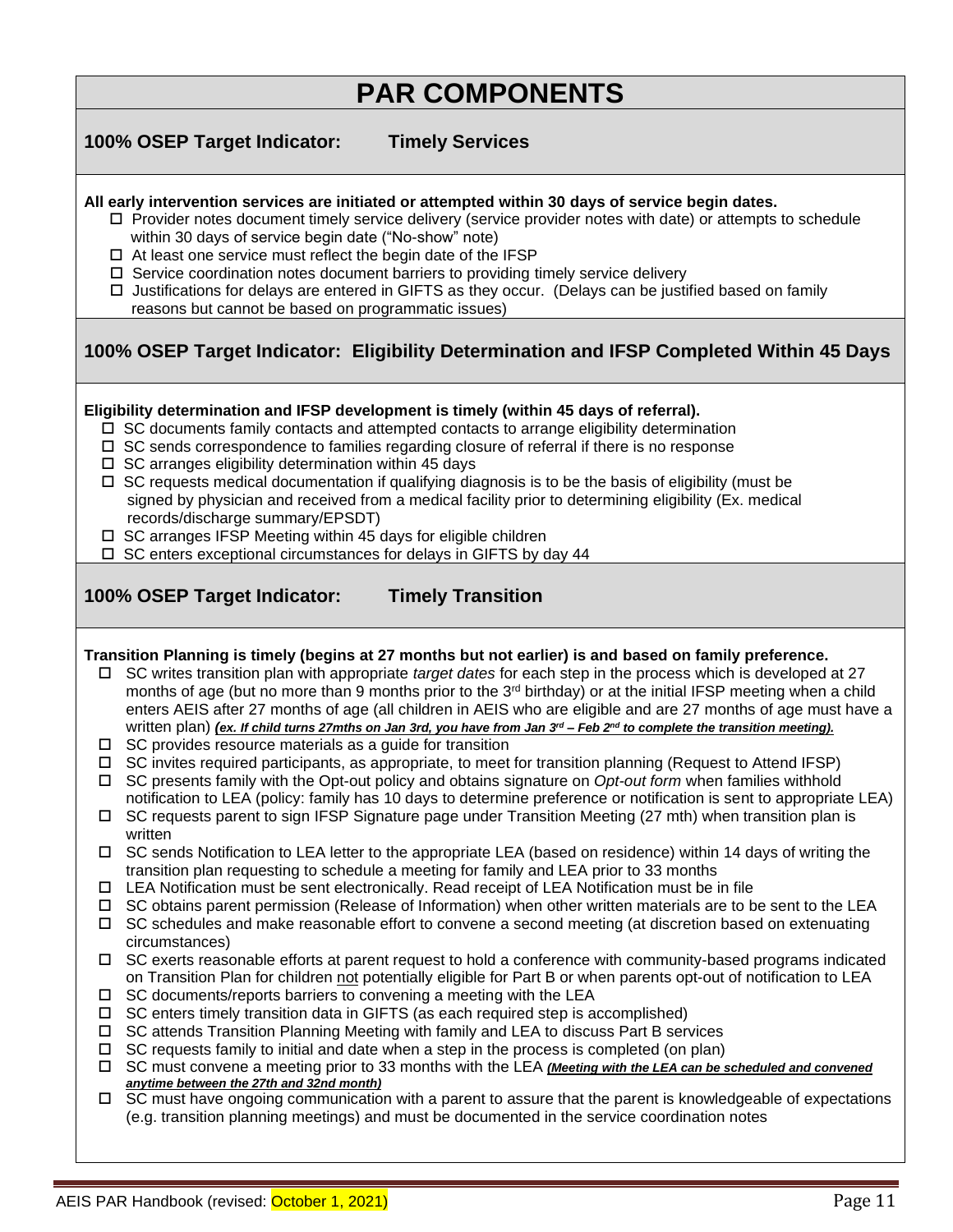# **COMPONENT: Child Find Referral, Initial and Annual Eligibility Determination**

#### **Service Coordinator demonstrates adequate and timely communication with families to ensure appropriate Child Find and referral procedures:**

- Provide and discuss Child and Parent Rights (parent signs/dates) (initial) \*All signatures must be original\*
- $\Box$  Families sign/date Permission to Evaluate prior to eligibility determination (initial and annual)
- $\Box$  SC documents timely contacts (or attempts) with families (initial and annual)
- $\Box$  SC corresponds via mail with families if there is no response to phone contact (initial and annual)

 $\Box$  SC closes a referral when all attempts to establish contact within 45 days are unsuccessful (initial)

#### **Initial Eligibility and Annual Eligibility can be based on developmental delays with the following:**

- $\Box$  Two appropriate procedures are conducted to confirm delays of 25% or greater in at least one domain on both procedures. (at least one of the following 5-part procedure must be administered: DAYC2, ELAP, IDA, Battelle2, DP-3)
- $\Box$  Report of appropriate evaluation completed prior to referral date by external entity may be used but must reflect child's age; date of evaluation, and reports should not be more than 90 days old.
- $\Box$  When there are conflicting results between the 2 evaluations procedures used to determine eligibility, a 3<sup>rd</sup> tool must be used. The 3<sup>rd</sup> tool must be completed by a 3<sup>rd</sup> evaluator. All evaluators must have different disciplines

**Initial Eligibility and Annual Eligibility can be based on documented diagnosis with the following**:

- One appropriate 5-part procedure reflects child's age performance relative to 25% delay (at least one of the following 5-part procedure must be administered: DAYC, ELAP, IDA, Battelle, DP-3)
- $\Box$  Medical documentation pre-dates eligibility

#### **For Initial Eligibility qualified evaluators (personnel standards) use Informed Clinical Opinion with the following:**

#### **Basis is detailed and clearly documented in a report for eligibility determination with indication that at least one of the following three criteria has been met and documented in the child's record:**

- ➢ Borderline performance (22-24%) on two age-appropriate procedures. One procedure should be completed by a specialist (OT, PT, SLP). The written opinion should include information regarding how these concerns effect the child's ability to function during a routine the child's family has identified as a concern.
- ➢ Specialist (OT, PT, SLP) whose expertise best addresses a specific area(s) of concern evaluates the child and provides test results and written opinion explaining why the child qualifies for early intervention services. The written opinion should include information regarding how these concerns effect the child's ability to function during a routine the child's family has identified as a concern.
- $\triangleright$  Physical or mental condition (a physician or the specialist within his/her discipline may establish the description of the condition) that does not meet standards for qualifying diagnosis. The written opinion should include information regarding how these concerns effect the child's ability to function during a routine the child's family has identified as a concern.

➢ Child is re-evaluated within 6 months of eligibility date, and if not determined eligible based on standard procedures/diagnosis, is exited from AEIS.

#### \**Any questions about original signatures or electronic signatures must be discussed with state office staff.*

**Ongoing assessment results are communicated in an understandable and useful manner for families. Initial and Annual Eligibility Reports address all of the following:**

- $\square$  Statements of child's performance relative to 25% delay
- $\Box$  Confirmation of 25% delay(s) on two procedures or medical documentation plus one 5-part procedure Total score for communication (receptive and expressive) and physical development (fine and gross) are combined
- □ Hearing and Vision Screening
- $\Box$  Name, credentials, and signatures of evaluators on individual reports and/or physician documentation \*All signatures must be original\*
- $\Box$  Name and signature of service coordinator (as summarizer)
- $\square$  Summary date is same as eligibility date (in GIFTS)
- $\square$  Brief report of child history
- Evaluator observations and concerns per domain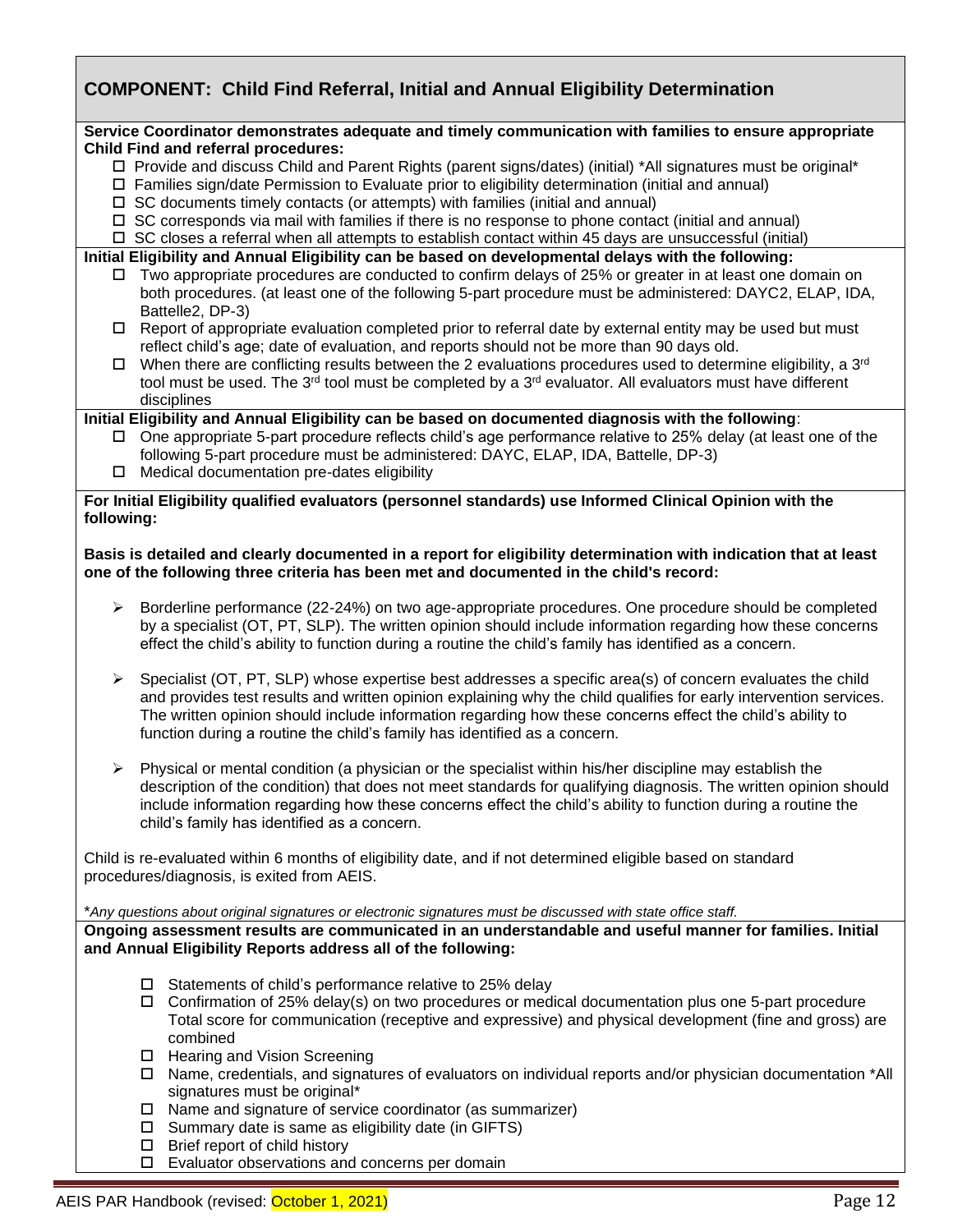| ப<br>□  <br>$\Box$<br>$\Box$<br>$\Box$<br>$\Box$<br>$\Box$ | <b>COMPONENT: Individualized Family Service Plan, Natural Environments</b><br>IFSP is developed within 45 days of referral date or there is documentation of exceptional circumstances<br>(documented in GIFTS and in-service coordination notes).<br>The IFSP format approved for use in Alabama includes:<br>□ Completed cover page<br><b>Voluntarily Family Assessment Report</b><br><b>Family-identified Outcomes</b><br>Procedures to address outcomes<br>Family evaluation of outcomes (parent initials, date, and indication of which review)<br>Early Intervention Services Page includes service, frequency/length, intensity, begin/end dates,<br>setting, method, potential payers of service, statement of natural environment or justification statement,<br>parent consent to change or end service (GIFTS data must correspond)<br><b>Transition Plan</b><br>Non-Early Intervention Services Page<br>Signature-Planning Team Page (name, team member role, signatures for each meeting)<br>□ Service Coordinator explains and reviews with family the mission and philosophy of Alabama's Early |
|------------------------------------------------------------|----------------------------------------------------------------------------------------------------------------------------------------------------------------------------------------------------------------------------------------------------------------------------------------------------------------------------------------------------------------------------------------------------------------------------------------------------------------------------------------------------------------------------------------------------------------------------------------------------------------------------------------------------------------------------------------------------------------------------------------------------------------------------------------------------------------------------------------------------------------------------------------------------------------------------------------------------------------------------------------------------------------------------------------------------------------------------------------------------------------|
|                                                            |                                                                                                                                                                                                                                                                                                                                                                                                                                                                                                                                                                                                                                                                                                                                                                                                                                                                                                                                                                                                                                                                                                                |
|                                                            |                                                                                                                                                                                                                                                                                                                                                                                                                                                                                                                                                                                                                                                                                                                                                                                                                                                                                                                                                                                                                                                                                                                |
|                                                            |                                                                                                                                                                                                                                                                                                                                                                                                                                                                                                                                                                                                                                                                                                                                                                                                                                                                                                                                                                                                                                                                                                                |
|                                                            |                                                                                                                                                                                                                                                                                                                                                                                                                                                                                                                                                                                                                                                                                                                                                                                                                                                                                                                                                                                                                                                                                                                |
|                                                            |                                                                                                                                                                                                                                                                                                                                                                                                                                                                                                                                                                                                                                                                                                                                                                                                                                                                                                                                                                                                                                                                                                                |
|                                                            |                                                                                                                                                                                                                                                                                                                                                                                                                                                                                                                                                                                                                                                                                                                                                                                                                                                                                                                                                                                                                                                                                                                |
|                                                            |                                                                                                                                                                                                                                                                                                                                                                                                                                                                                                                                                                                                                                                                                                                                                                                                                                                                                                                                                                                                                                                                                                                |
|                                                            |                                                                                                                                                                                                                                                                                                                                                                                                                                                                                                                                                                                                                                                                                                                                                                                                                                                                                                                                                                                                                                                                                                                |
|                                                            |                                                                                                                                                                                                                                                                                                                                                                                                                                                                                                                                                                                                                                                                                                                                                                                                                                                                                                                                                                                                                                                                                                                |
|                                                            |                                                                                                                                                                                                                                                                                                                                                                                                                                                                                                                                                                                                                                                                                                                                                                                                                                                                                                                                                                                                                                                                                                                |
|                                                            |                                                                                                                                                                                                                                                                                                                                                                                                                                                                                                                                                                                                                                                                                                                                                                                                                                                                                                                                                                                                                                                                                                                |
|                                                            |                                                                                                                                                                                                                                                                                                                                                                                                                                                                                                                                                                                                                                                                                                                                                                                                                                                                                                                                                                                                                                                                                                                |
|                                                            |                                                                                                                                                                                                                                                                                                                                                                                                                                                                                                                                                                                                                                                                                                                                                                                                                                                                                                                                                                                                                                                                                                                |
|                                                            |                                                                                                                                                                                                                                                                                                                                                                                                                                                                                                                                                                                                                                                                                                                                                                                                                                                                                                                                                                                                                                                                                                                |
|                                                            |                                                                                                                                                                                                                                                                                                                                                                                                                                                                                                                                                                                                                                                                                                                                                                                                                                                                                                                                                                                                                                                                                                                |
|                                                            | service coordination notes and on the Voluntary Family Assessment page of the IFSP                                                                                                                                                                                                                                                                                                                                                                                                                                                                                                                                                                                                                                                                                                                                                                                                                                                                                                                                                                                                                             |
|                                                            | Service Coordinator documents if family chooses not to participate in Voluntary Family Assessment in                                                                                                                                                                                                                                                                                                                                                                                                                                                                                                                                                                                                                                                                                                                                                                                                                                                                                                                                                                                                           |
|                                                            |                                                                                                                                                                                                                                                                                                                                                                                                                                                                                                                                                                                                                                                                                                                                                                                                                                                                                                                                                                                                                                                                                                                |
|                                                            | $\Box$ SC completes a Family Assessment annually (no tool is required for annual assessment)                                                                                                                                                                                                                                                                                                                                                                                                                                                                                                                                                                                                                                                                                                                                                                                                                                                                                                                                                                                                                   |
|                                                            | > Discussion of important families' resources (e.g. family, friends, social community supports)<br>> Discussion of families' priorities for addressing concerns (e.g. 1. feeding 2. communication)                                                                                                                                                                                                                                                                                                                                                                                                                                                                                                                                                                                                                                                                                                                                                                                                                                                                                                             |
|                                                            | > Discussion of routines/challenges presented (waking, eating, playing, parent/caregivers' interaction)                                                                                                                                                                                                                                                                                                                                                                                                                                                                                                                                                                                                                                                                                                                                                                                                                                                                                                                                                                                                        |
|                                                            | conjunction with another assessment tool)                                                                                                                                                                                                                                                                                                                                                                                                                                                                                                                                                                                                                                                                                                                                                                                                                                                                                                                                                                                                                                                                      |
|                                                            | > Use of interview and at least one assessment tool (e.g. RBI, Frames, Safer) (eco-map if used, must be in                                                                                                                                                                                                                                                                                                                                                                                                                                                                                                                                                                                                                                                                                                                                                                                                                                                                                                                                                                                                     |
|                                                            | □ Family Assessment includes:                                                                                                                                                                                                                                                                                                                                                                                                                                                                                                                                                                                                                                                                                                                                                                                                                                                                                                                                                                                                                                                                                  |
|                                                            | Family Assessments are completed for eligible families and are voluntary:<br>□ SC documents on IFSP that families voluntarily participate (participation must occur face to face)                                                                                                                                                                                                                                                                                                                                                                                                                                                                                                                                                                                                                                                                                                                                                                                                                                                                                                                              |
|                                                            |                                                                                                                                                                                                                                                                                                                                                                                                                                                                                                                                                                                                                                                                                                                                                                                                                                                                                                                                                                                                                                                                                                                |
|                                                            | <b>COMPONENT: Voluntary Family Assessment</b>                                                                                                                                                                                                                                                                                                                                                                                                                                                                                                                                                                                                                                                                                                                                                                                                                                                                                                                                                                                                                                                                  |
|                                                            |                                                                                                                                                                                                                                                                                                                                                                                                                                                                                                                                                                                                                                                                                                                                                                                                                                                                                                                                                                                                                                                                                                                |
| $\Box$                                                     | To determine a child ineligible for EI, team must complete two full 5-part procedures                                                                                                                                                                                                                                                                                                                                                                                                                                                                                                                                                                                                                                                                                                                                                                                                                                                                                                                                                                                                                          |
|                                                            | AEIS/EDR and Summary form which meets federal criteria developed by the State Office must be used<br>when completing a 5-part assessment (DAYC, ELAP, IDA, Battelle, DP-3)                                                                                                                                                                                                                                                                                                                                                                                                                                                                                                                                                                                                                                                                                                                                                                                                                                                                                                                                     |
|                                                            | $\Box$ Child is discharged if eligibility standards are not met                                                                                                                                                                                                                                                                                                                                                                                                                                                                                                                                                                                                                                                                                                                                                                                                                                                                                                                                                                                                                                                |
|                                                            | procedures or have qualifying documented diagnosis)                                                                                                                                                                                                                                                                                                                                                                                                                                                                                                                                                                                                                                                                                                                                                                                                                                                                                                                                                                                                                                                            |
| $\Box$                                                     | Child is not determined eligible, nor ineligible based solely on one procedure (team must conduct two                                                                                                                                                                                                                                                                                                                                                                                                                                                                                                                                                                                                                                                                                                                                                                                                                                                                                                                                                                                                          |
|                                                            | $\Box$ Accurate calculation for test result including prematurity<br>SC is expected to provide families and team members a copy of the Eligibility Determination Report                                                                                                                                                                                                                                                                                                                                                                                                                                                                                                                                                                                                                                                                                                                                                                                                                                                                                                                                        |
|                                                            | □ Confirmation of native language or native mode of communication used unless clearly not feasible to do so                                                                                                                                                                                                                                                                                                                                                                                                                                                                                                                                                                                                                                                                                                                                                                                                                                                                                                                                                                                                    |
|                                                            | $\Box$ Basis of eligibility is clear                                                                                                                                                                                                                                                                                                                                                                                                                                                                                                                                                                                                                                                                                                                                                                                                                                                                                                                                                                                                                                                                           |
|                                                            | $\square$ Dates of evaluations                                                                                                                                                                                                                                                                                                                                                                                                                                                                                                                                                                                                                                                                                                                                                                                                                                                                                                                                                                                                                                                                                 |
|                                                            | administered. (Do not use the EDR format created by AEIS state office)                                                                                                                                                                                                                                                                                                                                                                                                                                                                                                                                                                                                                                                                                                                                                                                                                                                                                                                                                                                                                                         |
|                                                            | □ A detailed report must be completed when a domain specific evaluation (PLS, Peabody, etc.) is                                                                                                                                                                                                                                                                                                                                                                                                                                                                                                                                                                                                                                                                                                                                                                                                                                                                                                                                                                                                                |
|                                                            | $\Box$ Parent observations and concerns per domain                                                                                                                                                                                                                                                                                                                                                                                                                                                                                                                                                                                                                                                                                                                                                                                                                                                                                                                                                                                                                                                             |

IFSPs are signed and dated by families and information must correspond to data entered in GIFTS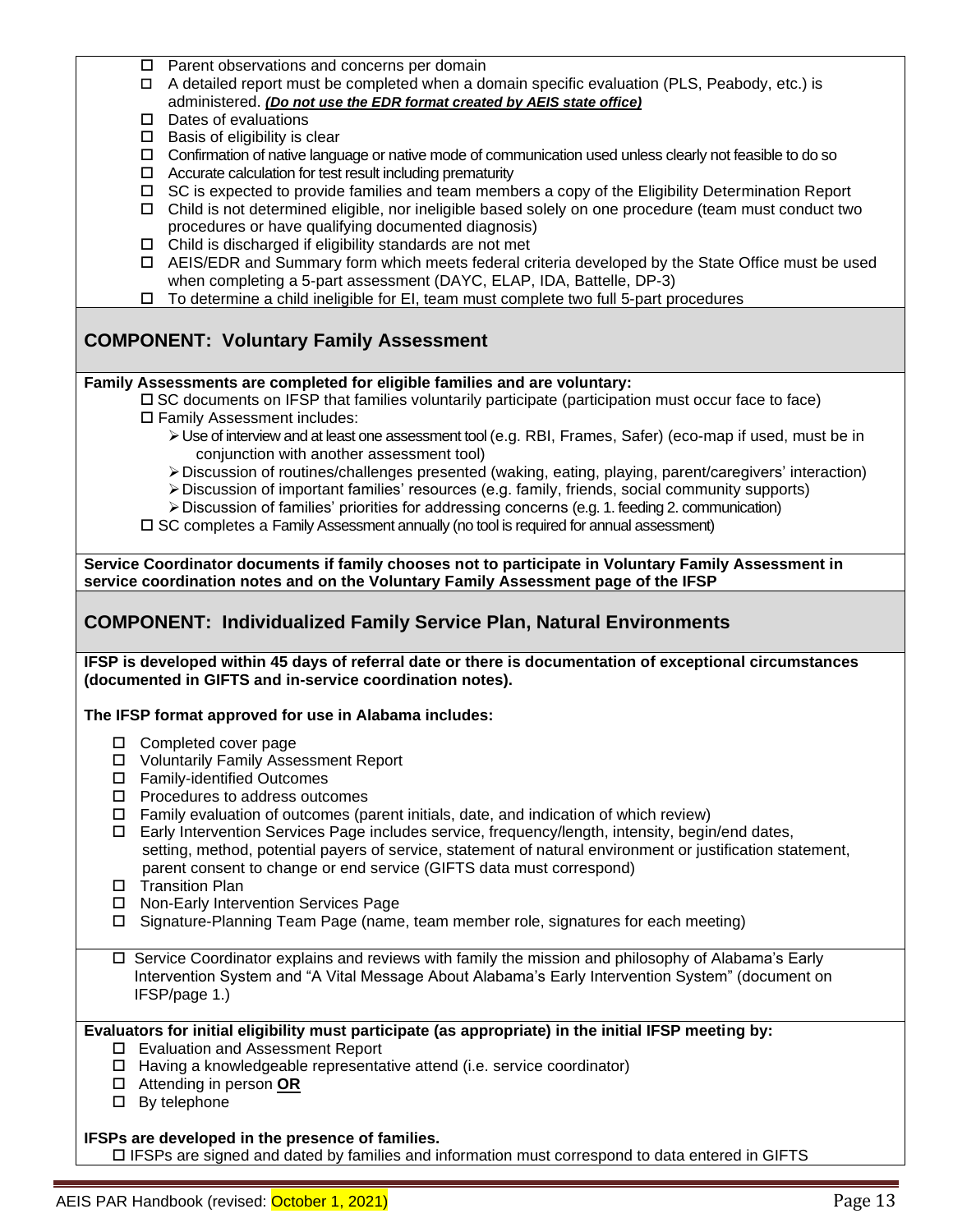$\square$  SC notes document activities and decisions at IFSP meetings SC must complete Entry/Annual/Exit Outcome Summary (COSF Summary must be completed & filed in record) Families report on Family Survey their satisfaction with IFSPs developed in their presence. If families report less than 90% satisfaction for program, SC must address the PAR Action Plan by implementing a new strategy. SC provides copies of signed IFSPs to families and EI service providers (document on IFSP/page 1). IFSPs are reviewed in a timely manner or there is documentation of exceptional circumstances. Reviews should be conducted at: 6-months: may be completed by telephone or face-to-face • Completed no earlier than 30 days prior to due date • Exceptional circumstances on behalf of the family are entered in GIFTS if delayed Annual: • Completed no earlier than 30 days prior to due date • Exceptional circumstances on behalf of the family are entered in GIFTS if delayed • Required participants "as appropriate" defined as person who is relevant to the ongoing discussion of current services and or recommended services, who needs to be present at the Annual IFSP meeting in order to plan for annual review in a face-to-face manner (which may include visual conferencing but not teleconferencing) • Annual IFSP Attendance Form must be on file (if applicable) • May be individually convened on a staggered basis until finalizing the annual plan (annual review date) in a face-to- face manner (which may include visual conferencing but not teleconferencing) if deemed appropriate by all team members **Family-defined functional outcomes are based on the following:** Family identified resources, strengths and concerns (some concerns may be addressed with additional procedures assigned to a current or primary provider or by the assigned SC)  $\square$  Family and child routines  $\Box$  Family identified priorities to address concerns **Family-defined functional outcomes should address family-directed strategies for helping their children:**  □ achieve independence  $\square$  develop social relationships  $\square$  engage with others or materials **Services and supports to meet functional outcomes are appropriate. Services support family functioning, promote family confidence, and strengthen family-child relationships. Assessment identifies a child's needs for assistive technology and decisions are based on ongoing assessment data:**  $\Box$  Service delivery is consistent with child development and family/caregiver need for training  $\Box$  Service is individualized to address unique challenges for each child and family  $\Box$  Non-EI supports or services (not considered Part C services and not paid for by Part C) may include information or referrals to community-based resources which may help them meet their needs. (Families are provided information about local and other community based and accessible supports and activities for families and children.) **Coaching/consultation is used in service delivery. Service provider addresses functional outcomes on IFSP which includes family/caregiver training (attempted visits are documented by service provider as "No-show" note). Provider notes include:** EI service provided  $\Box$  Outcome(s) addressed during the session are identified by listing the corresponding number from the matrix  $\square$  Date of visit  $\square$  Length of visit (begin and end times) Documentation of provider visits adhere to frequency/length on IFSP (reason noted if visit is shortened) □ Documentation of visits provided by LPTA and/or COTA (every 6<sup>th</sup> visit or every 90 days must accompany form Appendix A: 6th Visit/90 Day Supervisory Form if supervisory visit is not completed jointly and on-site) The supervisory note must meet PAR criteria  $\Box$  Used language easily understood by family/caregivers and other providers Strategies or techniques shared with family/caregiver which relate to outcomes (summary of visit activities)  $\square$  Individualized family/caregiver plan (to implement in-between visits)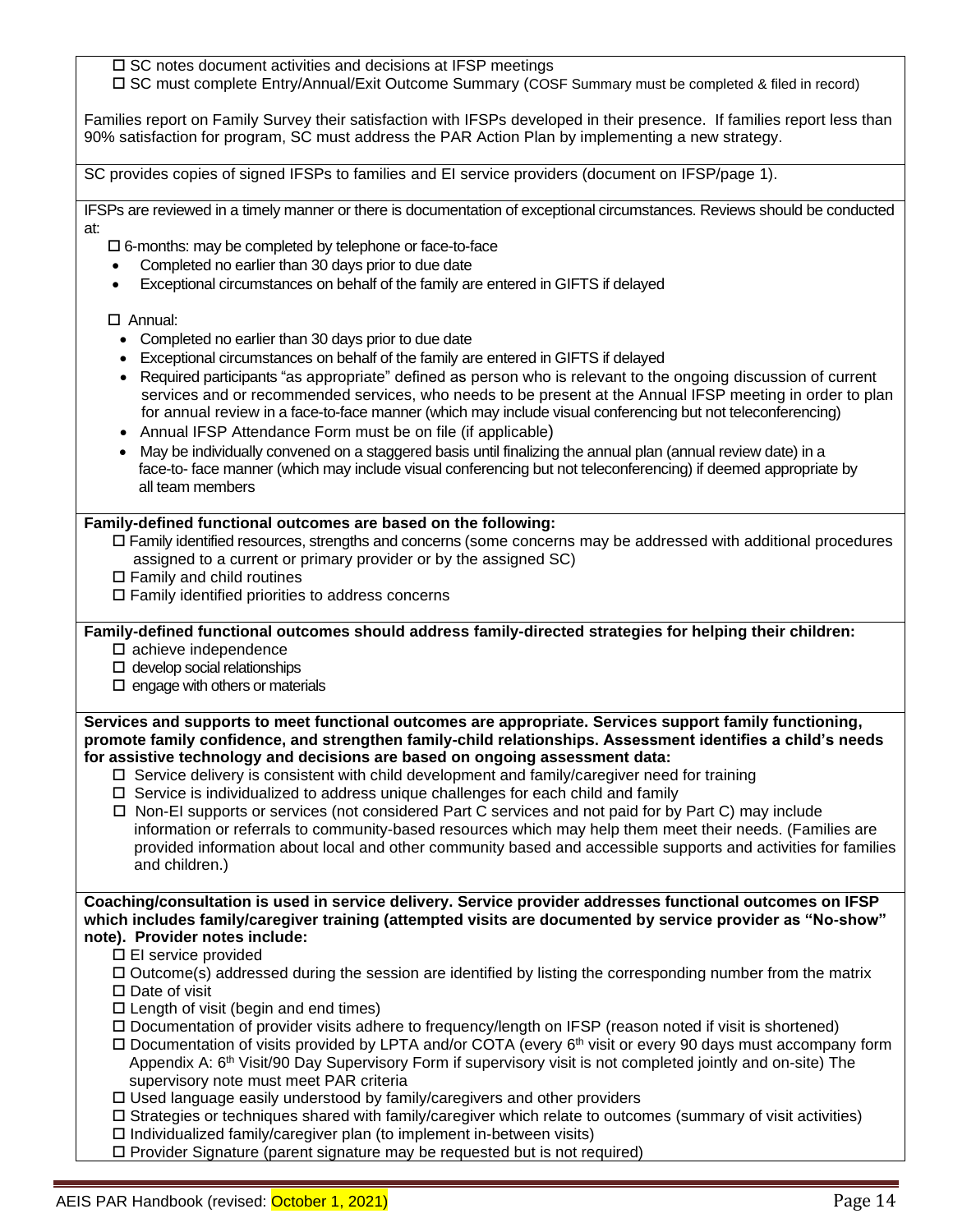**The SEAM assessment tool is required for all eligible children if an RBI was not completed at the initial IFSP:**  $\square$  Administer the SEAM within the first 6 months of service

 $\Box$  Every 6 months administer the SEAM if there are concerns on the previous administration

#### **Service Coordination Only is defined as the ONLY service listed on the plan**.

 SC may verify for Service Coordination ONLY for up to 6 consecutive months within the fiscal year and MUST show at least one hour a month of valid service coordination documentation.

#### **Service Coordination Only is not**:

- ✓ The only service that is provided that month because for whatever reason other services were not or could not be delivered.
- $\checkmark$  The child receives another EI service every other month, etc.
- ✓ The child turns 3 and an EI service was not provided before the 3rd birthday for whatever reason

**Valid Attempt** is defined as documentation of Service Coordination and /or provider contacts and/or attempts to contact (last contact should be within 3 business days of appointment) and at least one of the following within the file: 1.) No show by parent (ex. at the house/no one is home). 2.) Multiple rescheduling of visits. 3.) Traveling back/forth in attempt to deliver services (ex. Visit is cancelled in route to location).

#### **Valid Attempt is not**:

- ✓ Parent withdrawal from EI due to child making great progress;
- ✓ Holiday program closure so staff were unable to serve all families;
- $\checkmark$  Families typical routines do not fit the staffing structure of the EI program;
- $\checkmark$  EI program not taking into account family's vacation schedule;
- $\checkmark$  IFSP review occurs and family no longer has concerns so no services were provided that month;
- ✓ Child hospitalized so services were not provided.
- $\Box$  A program may verify a child 1 time per quarter when a valid attempt to serve the child has been made. The quarters are as follows:  $1^{st}$  quarter (Oct-Dec);  $2^{nd}$  quarter (Jan-March);  $3^{rd}$  quarter (April-June); 4 th quarter (July-Sept**)** *(NOTE: Children who are Service Coordination Only and valid attempts are subject to review at TA and PAR.*

**IFSPs, service coordination notes and provider documentation reflect culturally competent practices by all team members with respect for the diversity of children and families. Family preferences based on beliefs, values and routines are respected and integrated into team decisions.** 

#### **IFSP meetings are conducted in settings and at times that are convenient for families.**

 $\square$  SC notes document locations or scheduling efforts

 $\Box$  Families report on Family Survey that meetings are convenient (90% or greater verify)

**Services are based on daily routines and activities. Settings for services are in natural environments (unless justified):** 

- $\square$  services are provided in natural environments
- $\Box$  services are appropriately justified when not provided in natural environments (on IFSP and decision documented in SC notes)
- $\Box$  All steps in the justification policy are completed and documented

**Service Coordination maintains adequate contact with families to support outcome achievement, meet other needs of family and child, and determine satisfaction with service delivery.** 

**IFSP's must be individualized. Practitioners represent multiple disciplines and work with the family as a team. Teams use ongoing communication and/or group meetings to coordinate services. Services provided are based on the child and family needs.**

- $\Box$  Frequency and length of services are not based on the availability of program staff
- $\square$  Distinct pattern of services is not evident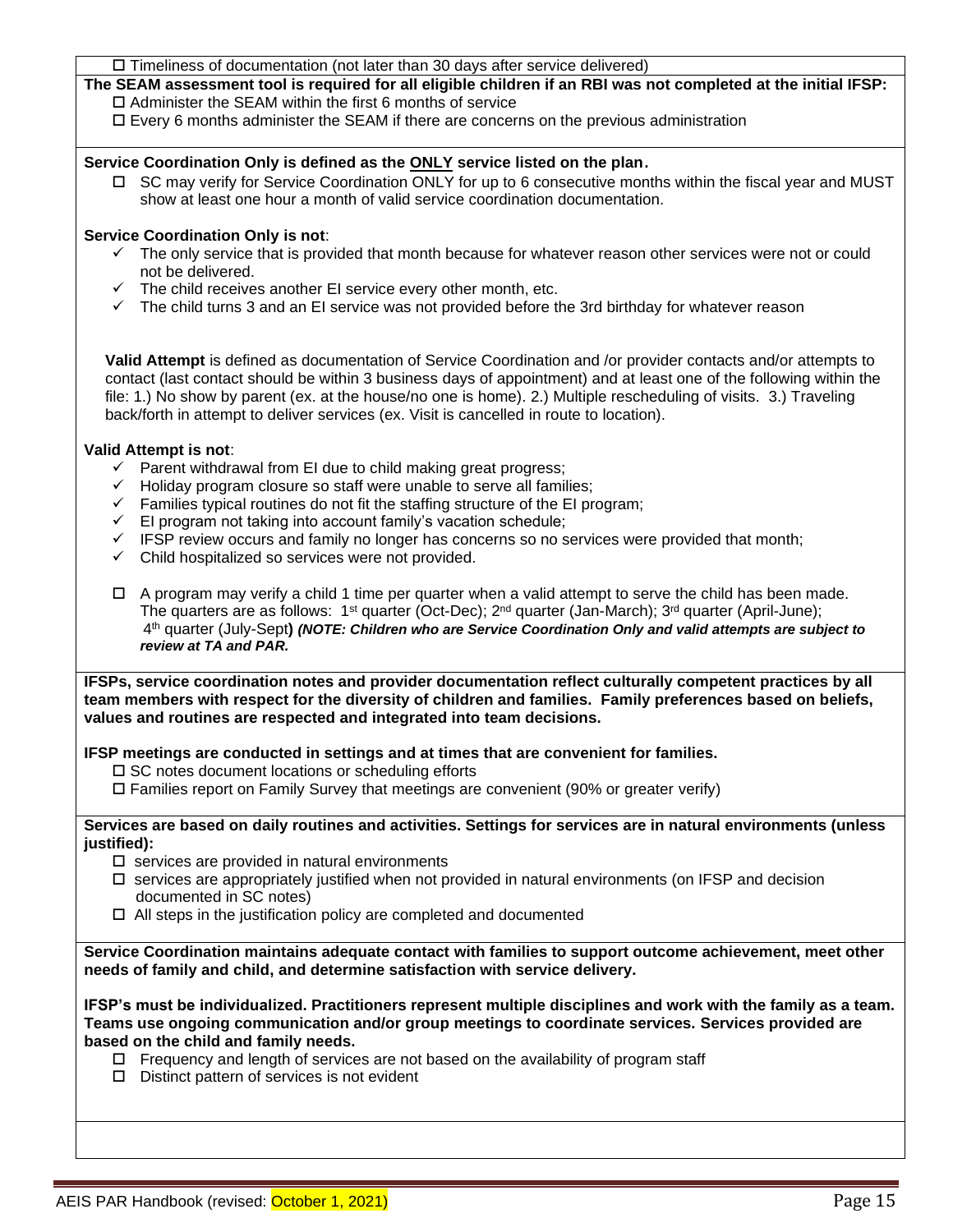**Service Coordinator reviews provider notes for accuracy and compliance.**

**Service Coordinator maintains contact with and assists family in accessing community supports as appropriate to help achieve outcomes or meet other needs of family and child.** 

**SC documents that families receive a copy of** *the "AEIS Eligible Parents' Questions/Concerns Fact Sheet"* **at point of contact or at the initial IFSP meeting**.

### **COMPONENT: Procedural Safeguards**

**Permission for Release of Information/Records is completed for individual requests and are signed and dated by families/surrogate parents when information is being released or requested.** 

**\***Transference of information within the AEIS system, usually program to program, is protected and no additional release is required.

**Permission to Evaluate is completed appropriately to determine or assess the following for:**

- $\square$  Initial eligibility
- $\square$  Annual eligibility

Other (ex. formal screeners and/or assessments are used e.g. ASQ, SEAM)

#### **Request for Parent to Attend IFSP Meeting is completed appropriately to inform families and team member of scheduled IFSP meetings and include:**

 $\square$  Dates, times and location of meeting

□ Purpose of meeting

 $\square$  Initial IFSP meeting

 $\square$  6-month review

Annual review

Additional review

□ Transition planning

**Notice of Intent is completed appropriately to propose/refuse an action regarding IFSP services.**

 $\square$  Proposed actions and reasons for changes are specified

 $\square$  Proposed dates for actions are specified

□ Proposed/or refused change to current EI services are specified

**Notice of Ineligibility is completed appropriately to confirm with families that child is determined** *ineligible*  **for:**

 $\square$  Initial eligibility

□ Annual eligibility

 $\Box$  When child is no longer eligible

#### **Other appropriate procedural safeguard forms are signed and available for review:**

 $\Box$  Record of Access identifies individuals who review individual records.

 $\square$  System of Payment forms (public benefits/public insurance)

 $\Box$  System of Payment forms (private insurance) parent must give consent when services increase

Programs billing private insurance must provide Coordination of All Available Resources document

Policies regarding use of electronic records and documentation

 $\square$  Physician Letter (if applicable)

□ Annual IFSP Attendance Form (if applicable)

 $\square$  Statement of Understanding (DEIC's only)

**Families are fully informed regarding Early Intervention Child and Parent Rights.**

 $\Box$  Child and Parent Rights forms are used to discuss rights and are signed and dated by families  $\Box$  Families report on Family Survey that service coordinators explain rights satisfactorily.

\* Families report on Family Survey their satisfaction with SC explaining their rights. If families report less than 90% satisfaction for program, SC must address the PAR Action Plan by implementing a new strategy to improve.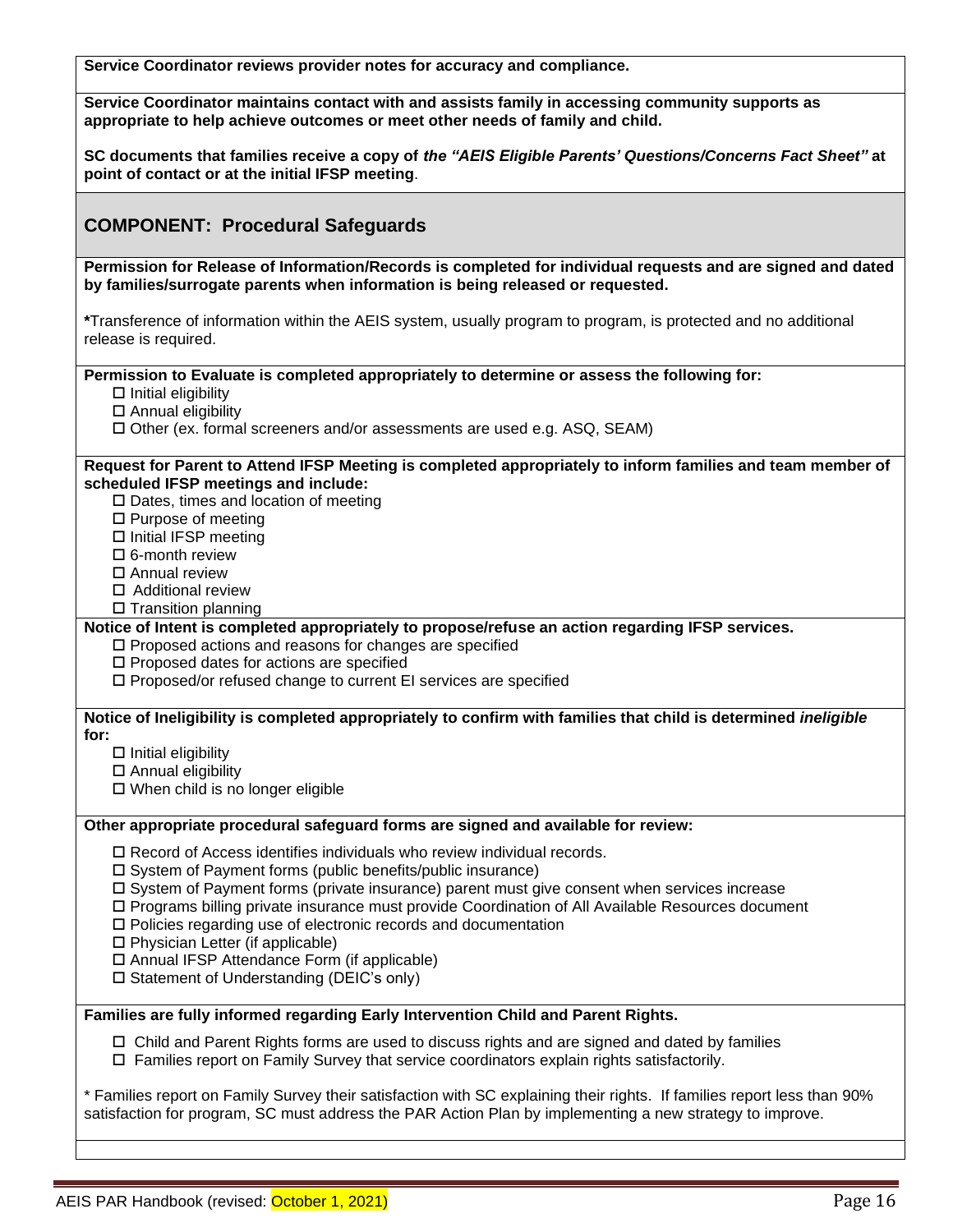#### **Program staff are aware of and can articulate procedures for:**

- $\Box$  Accessing a surrogate parent
- □ Complaint procedures
- $\Box$  Mediation and due process procedures
- □ Resolution meetings
- □ Location of Administrative Code
- $\Box$  Agency maintains, for public inspection, a complete and current list of employees/positions with access to personally identifiable information.

**Confidentiality of family information is ensured by maintaining records in a secure location.**

**Native language or other mode of communication is used for** *evaluation procedures, procedural safeguards and IFSP meetings* **(unless** *clearly not feasible) for families who are not proficient enough to understand or use English***.**

- $\Box$  Use of native language or mode of communication documented on evaluation report
- Barriers encountered to finding interpreters and alternate strategies for testing explained

**Identified monitoring issues and noncompliance findings are corrected no later than 1 year from identification.**

- $\Box$  Program verifies they have corrected individual findings when possible
- $\square$  Program verifies they have corrected practices re: previous findings

# **COMPONENT: Data Collection**

#### **Required GIFTS data are entered and updates are submitted accurately and in a timely manner.**

- Entry/Annual/Exit Outcome Summary ("IFSP Complete" date cannot be entered until entry data is complete; Closure cannot be entered until exit data is complete)
- Eligibility data (corresponds to summary date on eligibility report; "IFSP Complete" date cannot be entered until eligibility data is complete)
- Timely service dates/justifications (Service delivery dates must be entered within 60 days; periodic database review will be completed by state office staff)
- $\Box$  IFSP plan services (plans reflect current and accurate services)
- $\Box$  Exceptional circumstances (for referral and initial plan, must be entered by day 44 after referral)
- $\Box$  Transition Planning data (enter data as each step-in process is accomplished)
- $\Box$  Initial and Annual(s) IFSP must be entered into GIFTS within 10 days of the IFSP Begin Date

#### **Monthly Verification is submitted to Child Find per guidelines.**

- □ All or most Verification Reports are submitted accurately
- $\Box$  Verification is submitted on time (AEIS require submission on the 10<sup>th</sup> of each month; contracting agency may require a different timeline)

#### **Program personnel enter data using GIFTS database.**

- $\square$  Program utilizes SC or other personnel to enter data
- $\square$  Program demonstrates adequate and timely entry
- $\Box$  The service coordinator name must be listed as the person responsible for service coordination on the planned service page in GIFTS database. (Do not list "STAFF" as the service coordinator name)

### **COMPONENT: Comprehensive System of Personnel Development**

**Service coordinators participate in required CSPD trainings.**

- $\Box$  Journey I (within 6 months) \*must be employed as a service coordinator for a minimum of 3 months\*
- Message Revitalized: Journey II (within 6 months of hire and every three years for all providers)
- $\Box$  Other CSPD mandatory trainings

#### **Service providers participate in** *required* **continuing education. (Personnel Standards)**

- $\Box$  Message Revitalized: Journey II (All EI program providers and vendors (within 6 months of hire and every three years for all providers)
- Developmental Specialists/Family Trainers/Home Visitors complete 20 hours every 2 years after initial training
- Licensed Professionals or Certified Professionals have current licenses/certificates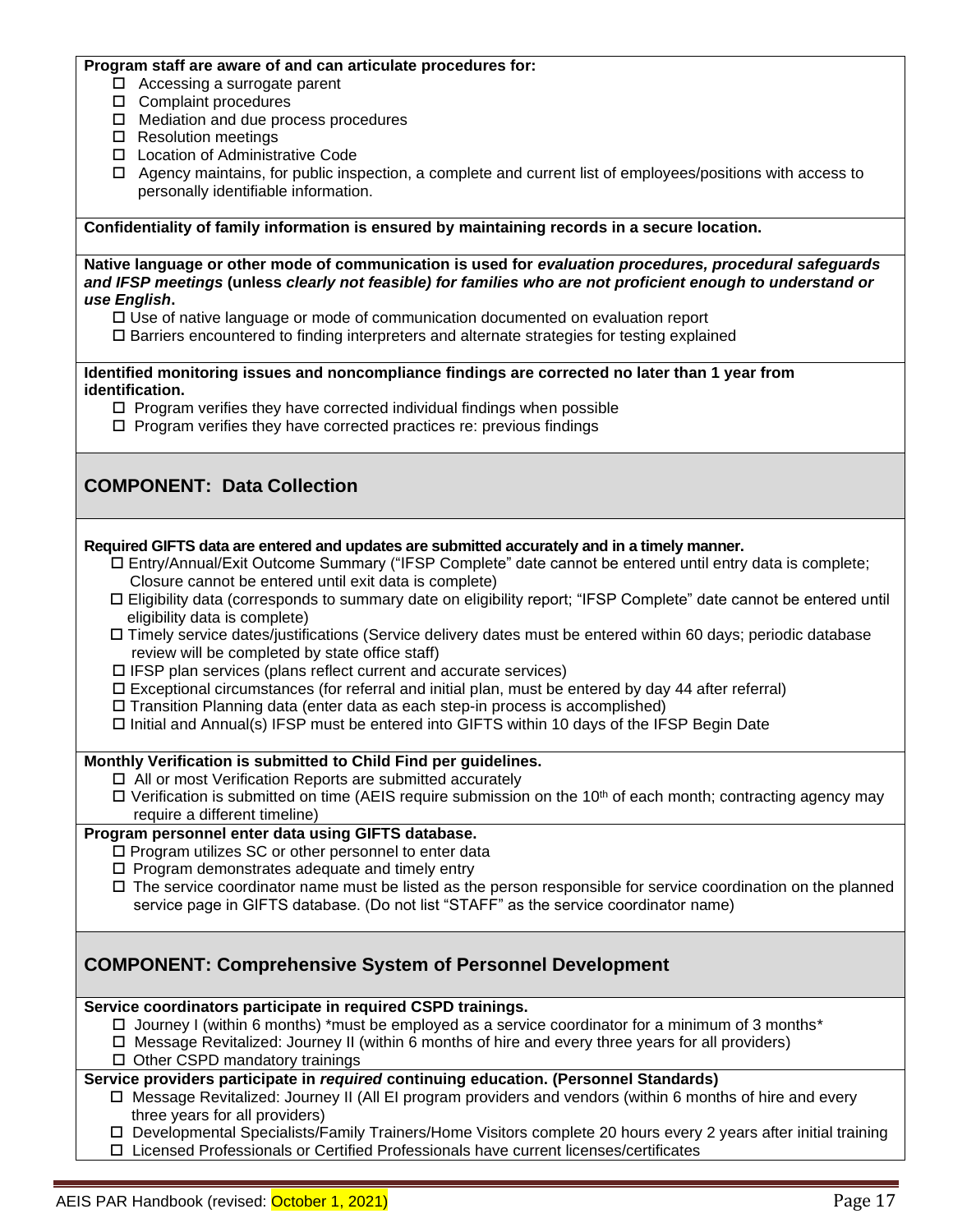| $\Box$ Other CSPD mandatory trainings                                                                                                                                                                                                                                                                                                                                                                                                                                                                                                                                                                                                                                                                                                                                                                                             |
|-----------------------------------------------------------------------------------------------------------------------------------------------------------------------------------------------------------------------------------------------------------------------------------------------------------------------------------------------------------------------------------------------------------------------------------------------------------------------------------------------------------------------------------------------------------------------------------------------------------------------------------------------------------------------------------------------------------------------------------------------------------------------------------------------------------------------------------|
| Program completes a previously recommended training (usually on Action Plan).                                                                                                                                                                                                                                                                                                                                                                                                                                                                                                                                                                                                                                                                                                                                                     |
| Program personnel meet standards set forth in the ICC approved personnel standards (Personnel credentials<br>are available for review).                                                                                                                                                                                                                                                                                                                                                                                                                                                                                                                                                                                                                                                                                           |
| Appropriate personnel are acknowledged on a temporary basis (i.e. Conditional Developmental Specialist)<br>while working toward satisfying highest requirements recommended for the profession or discipline<br>□ Program currently has conditional status Developmental Specialists enrolled in Developmental Specialist<br>Certification/Mentorship (Candidates must complete the required certification process within 6 months of hire<br>date)<br>□ Program currently has permanent status Developmental Specialists (w. ECSE, VI, HI certificate/or completed<br>webinar)<br>$\square$ Evaluators meet criteria to administer evaluations (see evaluator training/observation checklist)                                                                                                                                    |
| <b>COMPONENT: Public Awareness and DCC Collaboration</b>                                                                                                                                                                                                                                                                                                                                                                                                                                                                                                                                                                                                                                                                                                                                                                          |
| Families are informed about leadership and advocacy skills building opportunities and encouraged to<br>participate. The program educates the general public and families about Alabama's Early Intervention System<br>through initial and ongoing outreach and by maintaining contacts with primary referral sources:<br>$\Box$ Group exhibitions/presentations (health fairs, etc.)<br>$\Box$ Media (publications, TV, etc.)<br>$\square$ Legislative activities (writing campaigns, contacts with legislators, etc.)<br>□ Other public awareness activities (clinics, physicians, day cares, Early Head Start Centers, etc.) using<br>outreach materials (available on website) and collaborating with District Councils (conducting<br>collaborative/planning/outreach initiatives and co-sponsoring district family training) |
| *Publications developed by program should acknowledge ADRS as lead agency, ADRS website and toll free #                                                                                                                                                                                                                                                                                                                                                                                                                                                                                                                                                                                                                                                                                                                           |
| The program reports community outreach activities by utilizing the AEIS Public Awareness/Training/Family<br><b>Support Activity Form:</b>                                                                                                                                                                                                                                                                                                                                                                                                                                                                                                                                                                                                                                                                                         |
| $\Box$ Fax to state office (334) 293-7375                                                                                                                                                                                                                                                                                                                                                                                                                                                                                                                                                                                                                                                                                                                                                                                         |

 $\square$  Programs are required to report quarterly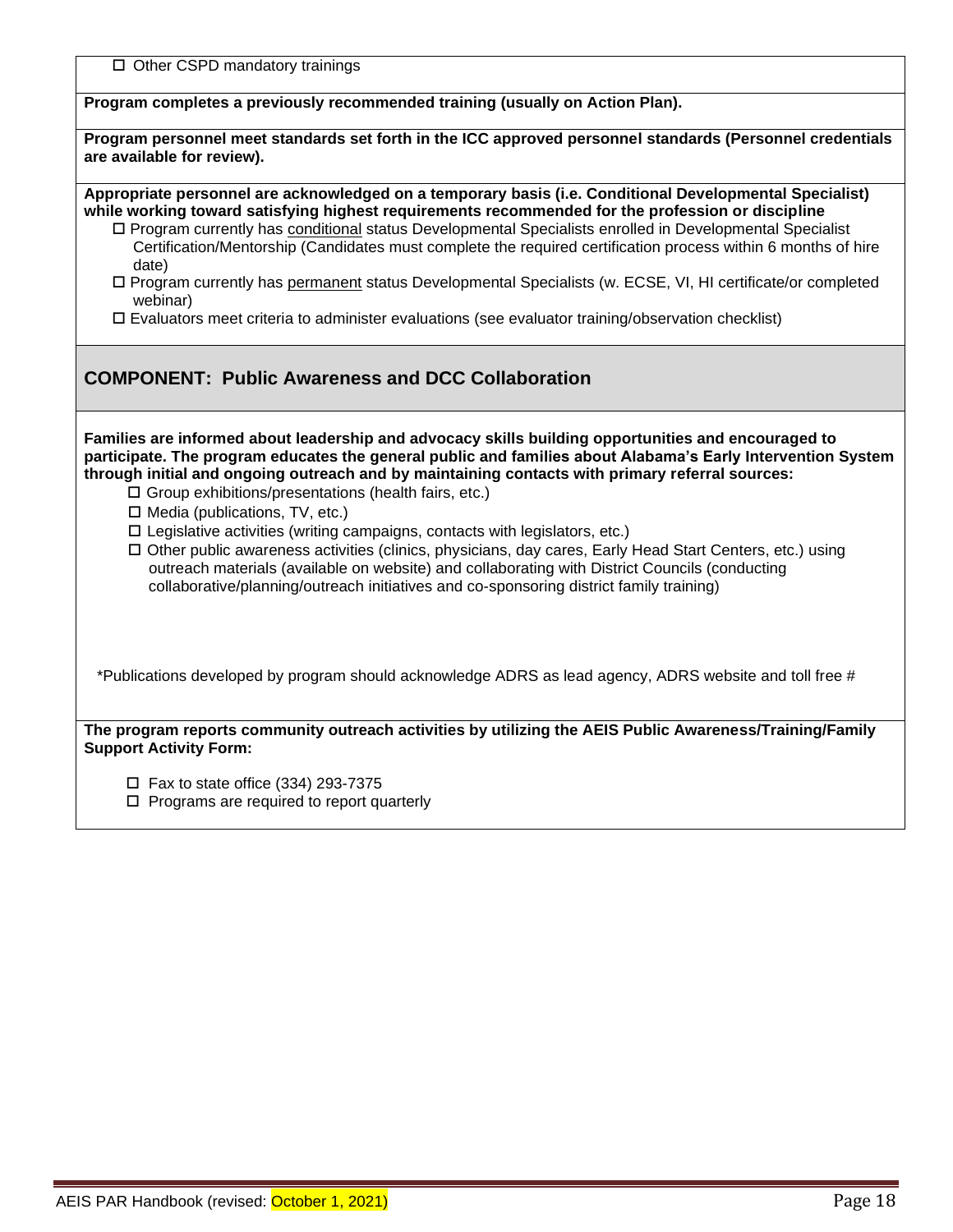#### **PRE-PAR/PRE-TA INFORMATION FORM (Submit as cover sheet for Pre-PAR/Pre-TA package)**

**\_\_\_\_\_\_\_\_\_\_\_\_\_\_\_\_\_\_\_\_\_\_\_\_\_\_\_\_\_** Service Coordination Agency

| Initial appropriately the information submitted (attach for each):                                                                                                                                                                                                                                                                                                                                                                                                                                                                                                                                                                                                                                                                                                                                                                                                                                                                                                                                                                       |
|------------------------------------------------------------------------------------------------------------------------------------------------------------------------------------------------------------------------------------------------------------------------------------------------------------------------------------------------------------------------------------------------------------------------------------------------------------------------------------------------------------------------------------------------------------------------------------------------------------------------------------------------------------------------------------------------------------------------------------------------------------------------------------------------------------------------------------------------------------------------------------------------------------------------------------------------------------------------------------------------------------------------------------------|
| <b>List of Professional Personnel</b>                                                                                                                                                                                                                                                                                                                                                                                                                                                                                                                                                                                                                                                                                                                                                                                                                                                                                                                                                                                                    |
| <b>List of Para-Professional Personnel</b>                                                                                                                                                                                                                                                                                                                                                                                                                                                                                                                                                                                                                                                                                                                                                                                                                                                                                                                                                                                               |
| <b>List of Evaluators</b>                                                                                                                                                                                                                                                                                                                                                                                                                                                                                                                                                                                                                                                                                                                                                                                                                                                                                                                                                                                                                |
| <b>Program Assurances:</b>                                                                                                                                                                                                                                                                                                                                                                                                                                                                                                                                                                                                                                                                                                                                                                                                                                                                                                                                                                                                               |
| Personnel have attended or scheduled for mandatory trainings:                                                                                                                                                                                                                                                                                                                                                                                                                                                                                                                                                                                                                                                                                                                                                                                                                                                                                                                                                                            |
| □ Service Coordinators: Journey I (certificates attached)<br>□ Service Coordinators: Journey II/The Message Revitalized (certificates attached)<br>Journey II/The Message Revitalized (certificates attached)<br>□ Service Providers:<br>$\Box$ Special Instructors (status report):<br>$\Box$ # have completed the Developmental Specialist Certification/Mentorship within six months of<br>role assignment (attach documentation for <i>permanent status</i> Developmental Specialist)<br>$\square$ $\_\!\_\#$ is currently enrolled in the Developmental Specialist Certification/Mentorship<br>Verification that "Parent" Letters (for Family Survey) sent to families 10 days prior to pre-PAR.<br>(This letter must be sent for PAR only)<br>Verification that program's independent audits information related to use of Part C dollars is<br>shared with contracting agency (DMH, AIDB, ADRS/EI) and actions are or have been implemented as directed<br>by contracting fiscal agency. (Attach Report for Internal Audits Form) |
| Number Program Contract: _________ Current Number Served: _____<br>Contracting Agency (circle any that apply):<br><b>DMH</b><br><b>AIDB</b><br><b>ADRS/EI PROJECT</b><br>Date Pre-PAR Information Submitted: ___________<br>Name/Signature of Person Submitting Pre-Par Information: ________________________                                                                                                                                                                                                                                                                                                                                                                                                                                                                                                                                                                                                                                                                                                                            |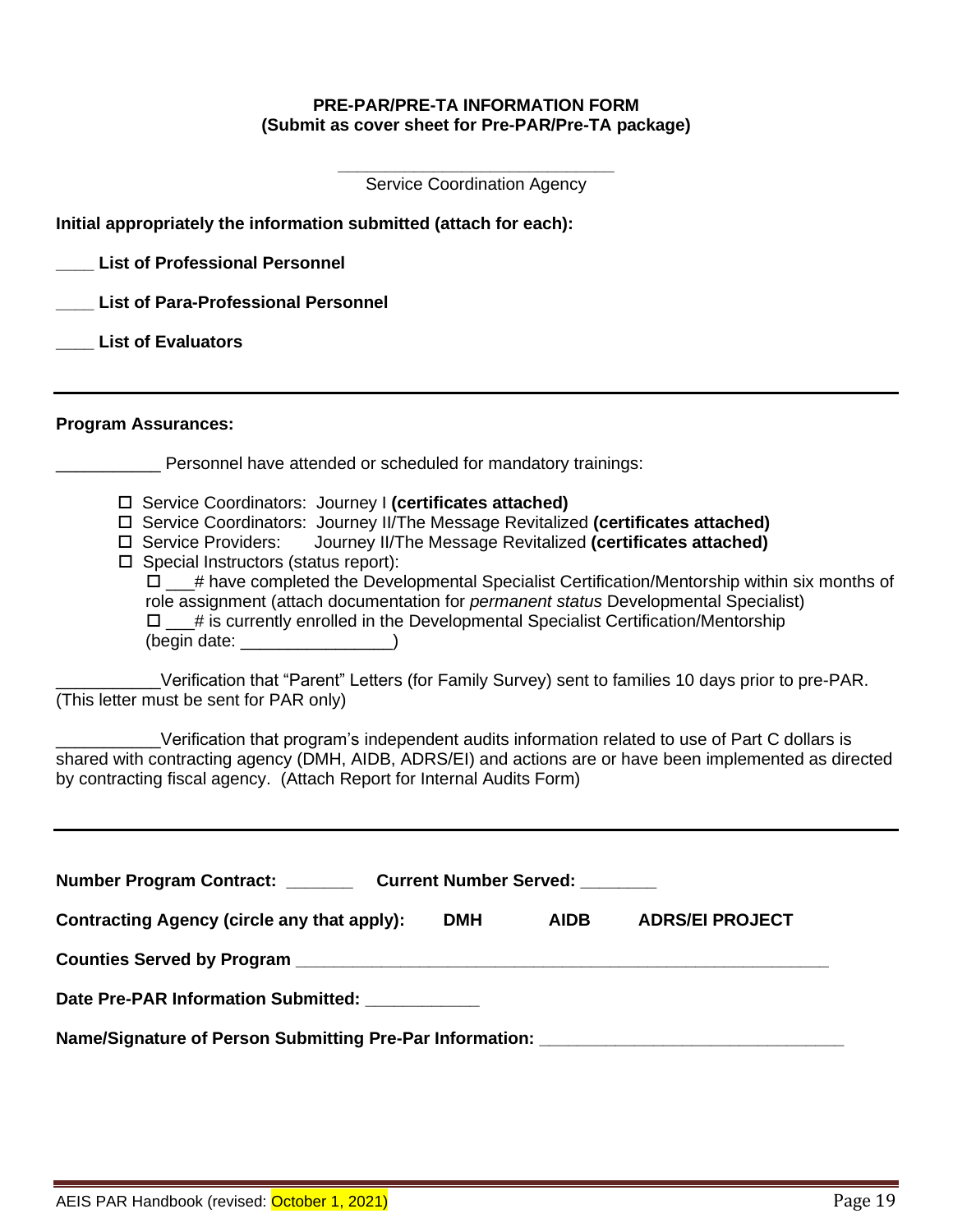#### EI Agency \_\_\_

**Attach current certification/licensure for staff member. (Copy additional pages if needed) Professionals such as PT, OT SLP, LPTA, & COTA with current licensure meet these criteria.**

| Professional's<br><b>Name</b> | *Role defined in Part C<br><b>Personnel Standards</b><br>e.g. DS, PT | <b>Certification/Licensure/</b><br>Specify study area for<br>professional without<br>license or certification | <b>Contact hours earned during past 2</b><br>years for trainings (Per personnel<br>standards, 20 contact hours of<br>continuing education activities related<br>to El, working with children and<br>families or child development must be<br>completed. * Professional with<br>licensure/certification, El contact hours<br>need not be listed |
|-------------------------------|----------------------------------------------------------------------|---------------------------------------------------------------------------------------------------------------|------------------------------------------------------------------------------------------------------------------------------------------------------------------------------------------------------------------------------------------------------------------------------------------------------------------------------------------------|
|                               |                                                                      |                                                                                                               |                                                                                                                                                                                                                                                                                                                                                |
|                               |                                                                      |                                                                                                               |                                                                                                                                                                                                                                                                                                                                                |
|                               |                                                                      |                                                                                                               |                                                                                                                                                                                                                                                                                                                                                |
|                               |                                                                      |                                                                                                               |                                                                                                                                                                                                                                                                                                                                                |
|                               |                                                                      |                                                                                                               |                                                                                                                                                                                                                                                                                                                                                |
|                               |                                                                      |                                                                                                               |                                                                                                                                                                                                                                                                                                                                                |
|                               |                                                                      |                                                                                                               |                                                                                                                                                                                                                                                                                                                                                |
|                               |                                                                      |                                                                                                               |                                                                                                                                                                                                                                                                                                                                                |
|                               |                                                                      |                                                                                                               |                                                                                                                                                                                                                                                                                                                                                |

**I assure that the above listed personnel meet all of the certification and continuing education guidelines as outlined in the current ICC Approved Personnel Standards. I further assure that they have been provided with the appropriate training to address health, safety, sanitation, and emergency procedures.** 

**Program Administrator**

\_\_\_\_\_\_\_\_\_\_\_\_\_\_\_\_\_\_\_\_\_\_\_\_\_\_\_\_\_\_\_\_\_\_\_\_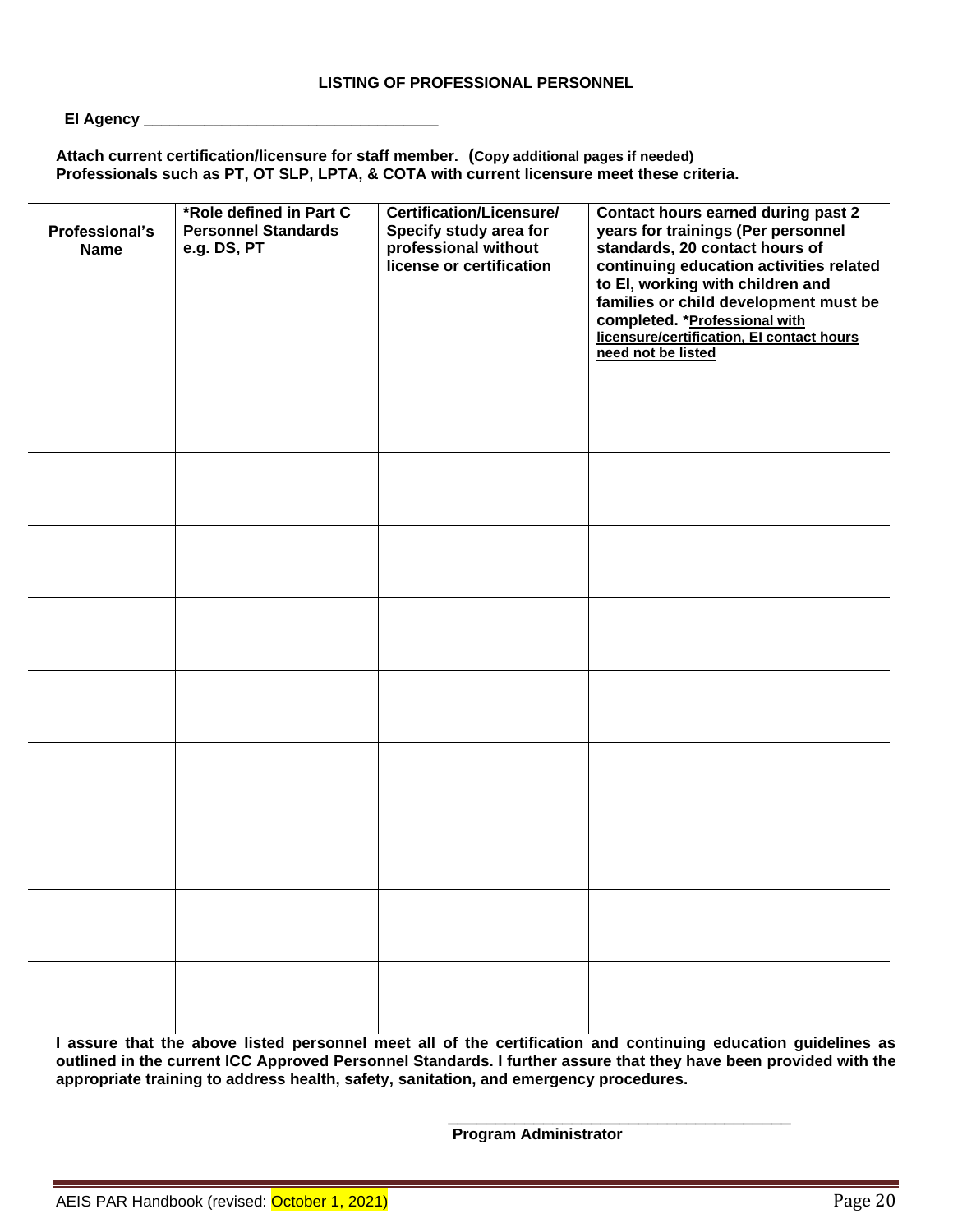#### **EI Agency \_\_\_\_\_\_\_\_\_\_\_\_\_\_\_\_\_\_\_\_\_\_\_\_\_\_\_\_\_\_\_\_\_**

### **Paraprofessionals are not eligible to conduct evaluations unless they have a bachelor's degree related to Human Services studies [child related] and which meet ICC Approved Standards.**

| <b>Evaluator Name</b> | Role defined in Part C Personnel<br>Standards (e.g. DS) | <b>Tools administered</b> | Mentor approval date for<br>DAYC2, ELAP, Battelle,<br><b>IDA</b> |
|-----------------------|---------------------------------------------------------|---------------------------|------------------------------------------------------------------|
|                       |                                                         |                           |                                                                  |
|                       |                                                         |                           |                                                                  |
|                       |                                                         |                           |                                                                  |
|                       |                                                         |                           |                                                                  |
|                       |                                                         |                           |                                                                  |
|                       |                                                         |                           |                                                                  |
|                       |                                                         |                           |                                                                  |
|                       |                                                         |                           |                                                                  |
|                       |                                                         |                           |                                                                  |
|                       |                                                         |                           |                                                                  |

**I assure that the above listed personnel as evaluators meet all current ICC Approved Personnel Standards. I further assure that they have been provided with the appropriate training to address health, safety, sanitation and emergency procedures.** 

**Program Administrator**

**\_\_\_\_\_\_\_\_\_\_\_\_\_\_\_\_\_\_\_\_\_\_\_\_\_\_\_\_\_\_\_\_\_\_\_\_**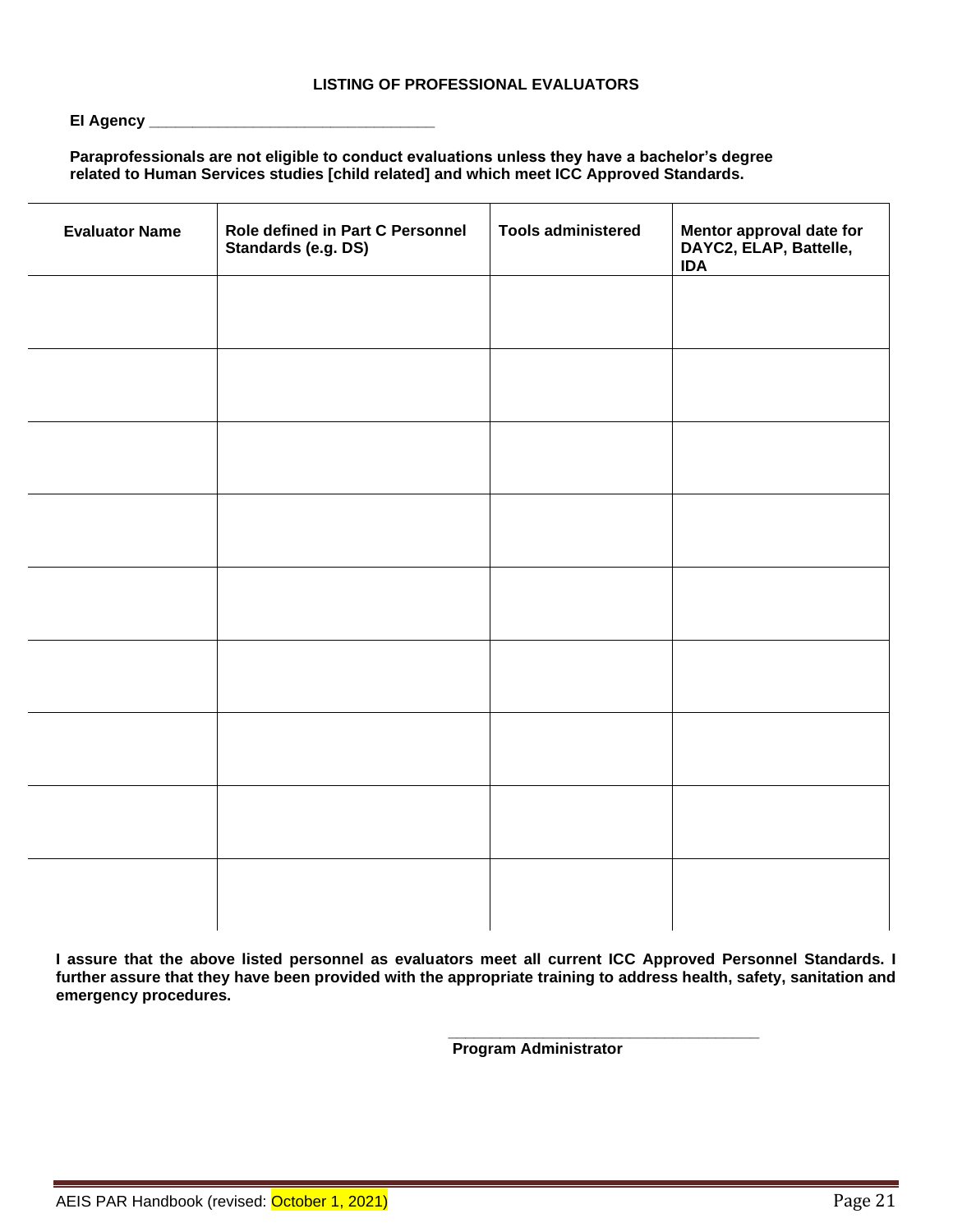### **LISTING OF PARA-PROFESSIONAL PERSONNEL**

# **EI Agency\_\_\_\_\_\_\_\_\_\_\_\_\_\_\_\_\_\_\_\_\_\_\_\_\_\_\_\_\_\_\_\_\_\_\_\_\_\_**

| <b>Name</b> | Roles defined in Part C<br><b>Standards</b> | Please note highest level<br>of education and/or<br>certification for role<br>performed (Certified Home<br>Interventionist, GED, High<br><b>School Diploma, Other)</b> | <b>Contact hours earned during</b><br>past 2 years for trainings<br>(Per personnel standards, 20<br>contact hours of continuing<br>education activities related<br>to El, working with children<br>and families or child<br>development must be<br>completed. |
|-------------|---------------------------------------------|------------------------------------------------------------------------------------------------------------------------------------------------------------------------|---------------------------------------------------------------------------------------------------------------------------------------------------------------------------------------------------------------------------------------------------------------|
|             |                                             |                                                                                                                                                                        |                                                                                                                                                                                                                                                               |
|             |                                             |                                                                                                                                                                        |                                                                                                                                                                                                                                                               |
|             |                                             |                                                                                                                                                                        |                                                                                                                                                                                                                                                               |
|             |                                             |                                                                                                                                                                        |                                                                                                                                                                                                                                                               |
|             |                                             |                                                                                                                                                                        |                                                                                                                                                                                                                                                               |
|             |                                             |                                                                                                                                                                        |                                                                                                                                                                                                                                                               |
|             |                                             |                                                                                                                                                                        |                                                                                                                                                                                                                                                               |
|             |                                             |                                                                                                                                                                        |                                                                                                                                                                                                                                                               |
|             |                                             |                                                                                                                                                                        |                                                                                                                                                                                                                                                               |
|             |                                             |                                                                                                                                                                        |                                                                                                                                                                                                                                                               |
|             |                                             |                                                                                                                                                                        |                                                                                                                                                                                                                                                               |
|             |                                             |                                                                                                                                                                        |                                                                                                                                                                                                                                                               |
|             |                                             |                                                                                                                                                                        |                                                                                                                                                                                                                                                               |
|             |                                             |                                                                                                                                                                        |                                                                                                                                                                                                                                                               |

**I assure that the above listed paraprofessional personnel meet all guidelines as outlined in the current ICC Approved Personnel Standards. I further assure that they have been provided with the appropriate training to address health, safety, sanitation and emergency procedures.** 

> **\_\_\_\_\_\_\_\_\_\_\_\_\_\_\_\_\_\_\_\_\_\_\_\_\_\_\_\_\_\_\_\_\_\_\_\_ Program Administrator**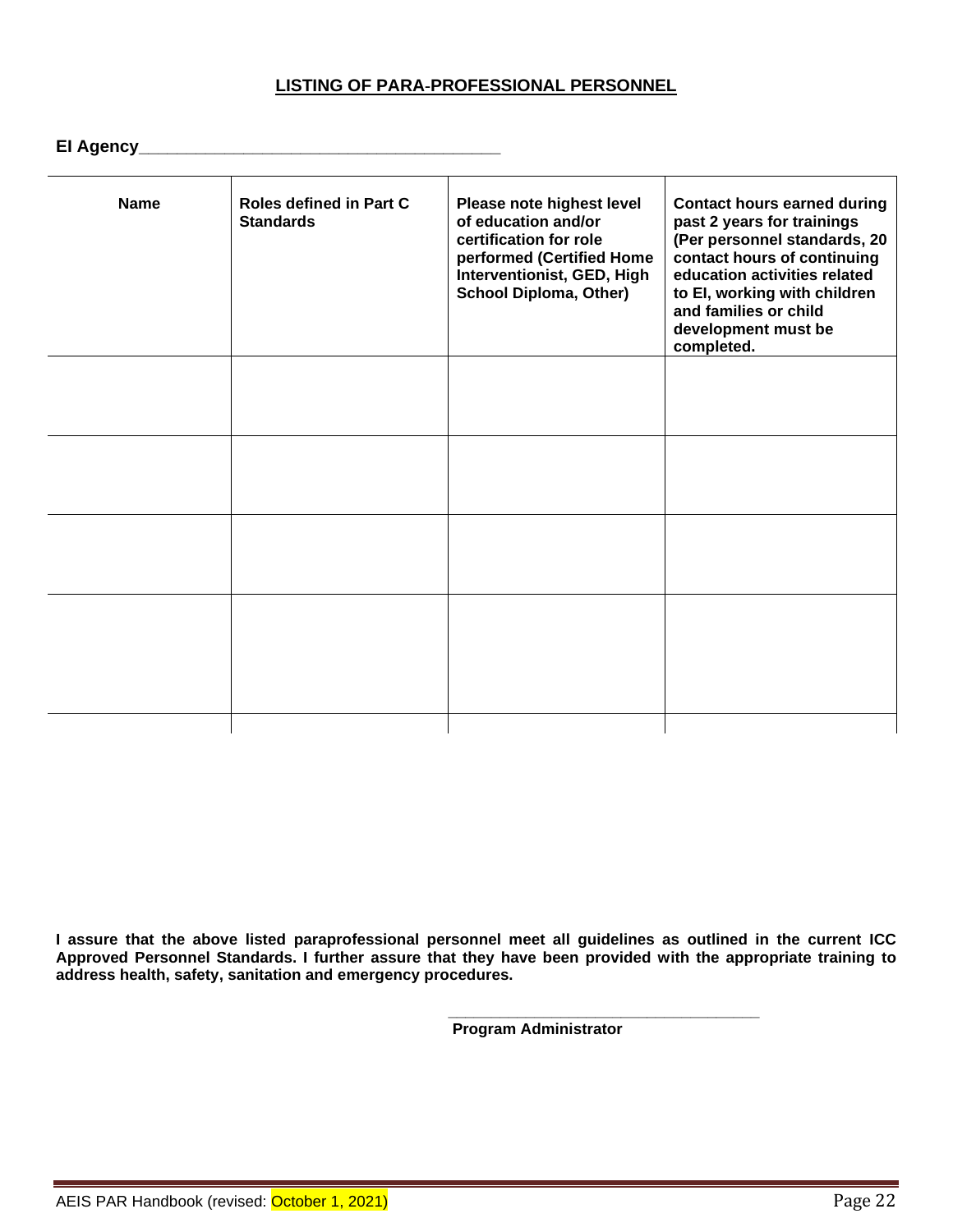### **REPORT OF PROGRAM INDEPENDENT AUDITS (Please read carefully)**

|                           |  | Fiscal sub-recipient: DMH AIDB ADRS/EI PROJECT                                                                                                                                                                                                                                                        |  |
|---------------------------|--|-------------------------------------------------------------------------------------------------------------------------------------------------------------------------------------------------------------------------------------------------------------------------------------------------------|--|
|                           |  |                                                                                                                                                                                                                                                                                                       |  |
| early intervention staff. |  | For all independent audits conducted during this PAR cycle (up to 3 years of audits),<br>there were no findings for inappropriate use of Part C dollars for services and supports provided by                                                                                                         |  |
|                           |  | For all independent audits conducted during this PAR cycle (up to 3 years of audits), there<br>were findings for inappropriate expenditure of Part C dollars for services and supports provided by<br>early intervention staff (as defined in the PAR document and ICC Approved Personnel Standards). |  |
|                           |  |                                                                                                                                                                                                                                                                                                       |  |
|                           |  |                                                                                                                                                                                                                                                                                                       |  |
|                           |  |                                                                                                                                                                                                                                                                                                       |  |

**I understand that this report will be forwarded to the Part C Assistant Coordinator who will in turn share findings with the ADRS Internal Audit Section.** 

**Program Administrator**

\_\_\_\_\_\_\_\_\_\_\_\_\_\_\_\_\_\_\_\_\_\_\_\_\_\_\_\_\_\_\_\_\_\_\_\_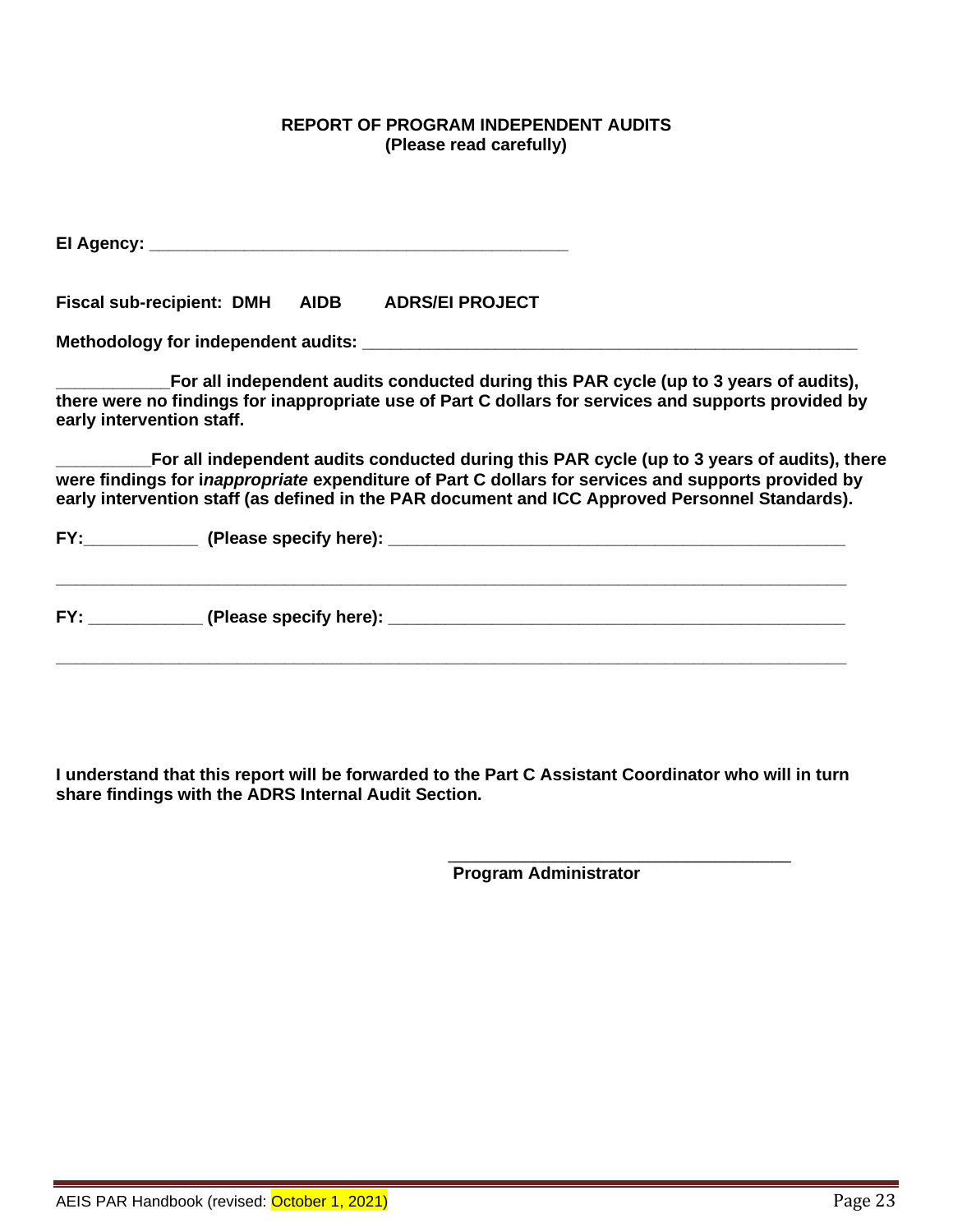### **PRE-PAR FAMILY SURVEY LETTER FORMAT**

### **\*Please use program letterhead stationery. Mail to families 7-10 days prior to Pre-PAR date.**

(add date)

### **Dear Parent,**

Our early intervention program is in the process of completing an evaluation to make sure that eligible families that we serve have access to a system of quality services and supports through Alabama's Early Intervention System.

Your input is very important in this process!

In the next few weeks, you may receive a telephone call with a request for you to answer some questions about our program. The individual making this call is assisting us in completing the evaluation process. Please take the time – no more than five or ten minutes – to answer the questions that are asked. This survey is being completed independently of our program by a company called Southeast Research and all of your responses are confidential.

Thank you for your cooperation and support.

(Signature and title of program administrator or EI Director)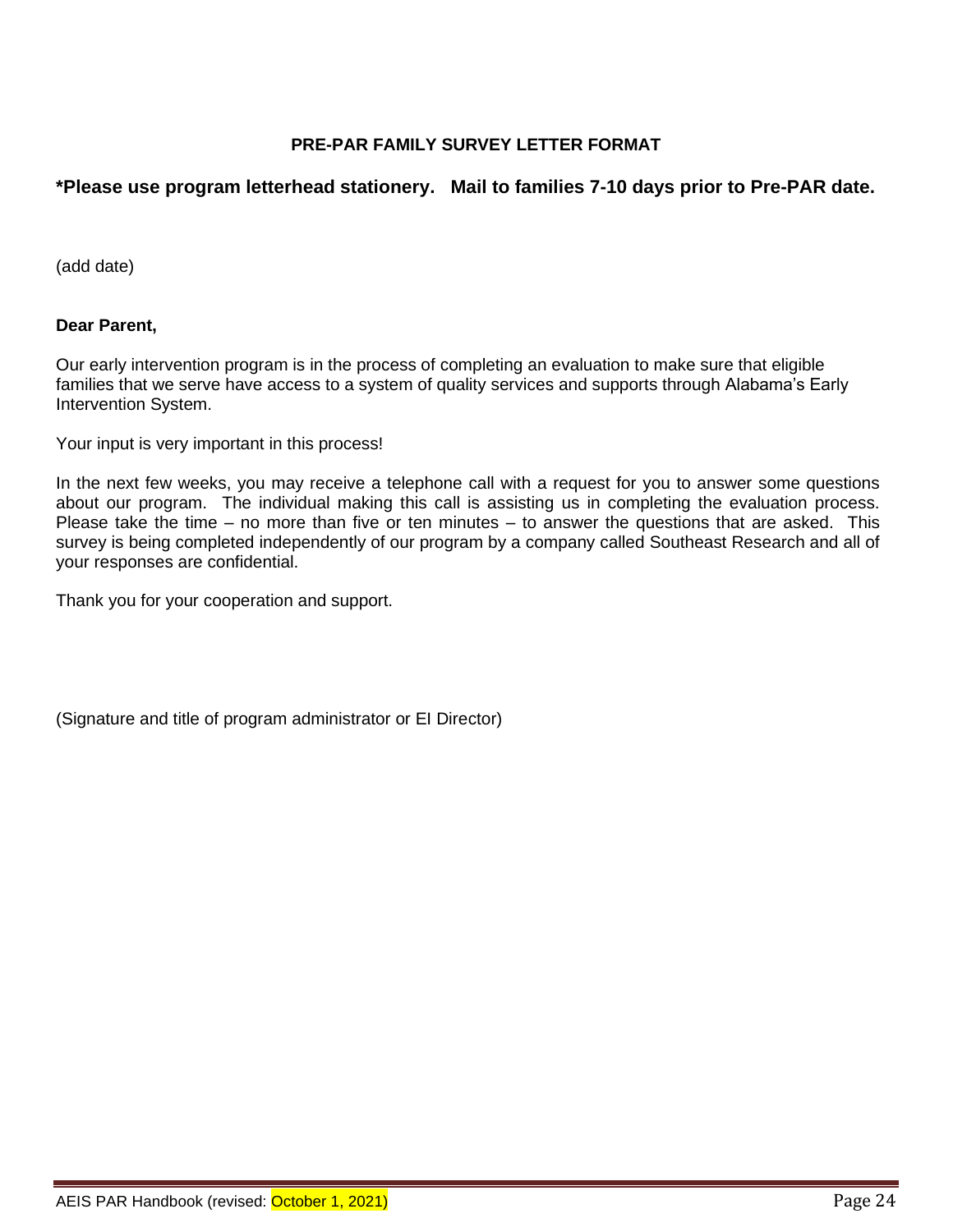### **PRE-PAR FAMILY SURVEY LETTER FORMAT (Spanish)**

### **\*Please use program letterhead stationery. Mail to families 7-10 days prior to Pre-PAR date.**

(add date day / month / year)

#### **Estimada Madre o Padre de Familia:**

Nuestro programa de Intervención Temprana está en proceso de completar una evaluación para estar seguro que nuestras familias que nosotros estemos sirviendo y de la calidad de servicios y el soporte del Sistema de Intervención Temprana.

Su información es muy importante en este proceso!!!!

En las próximas semanas, usted podría recibir una llamada para hacerle preguntas acerca de nuestro programa "(EI PROGRAM NAME)". La persona que hará esta llamada nos está ayudando a completar el proceso de evaluación. Por favor tome su tiempo- no más de 5 a 10 minutos- para responder a las preguntas. Este survey es completamente ajeno a nuestro programa y se

Llama "Southern Research" y todas las respuestas son confidenciales.

Gracias por su cooperación y soporte.

Atentamente Coordinadora de Servicios de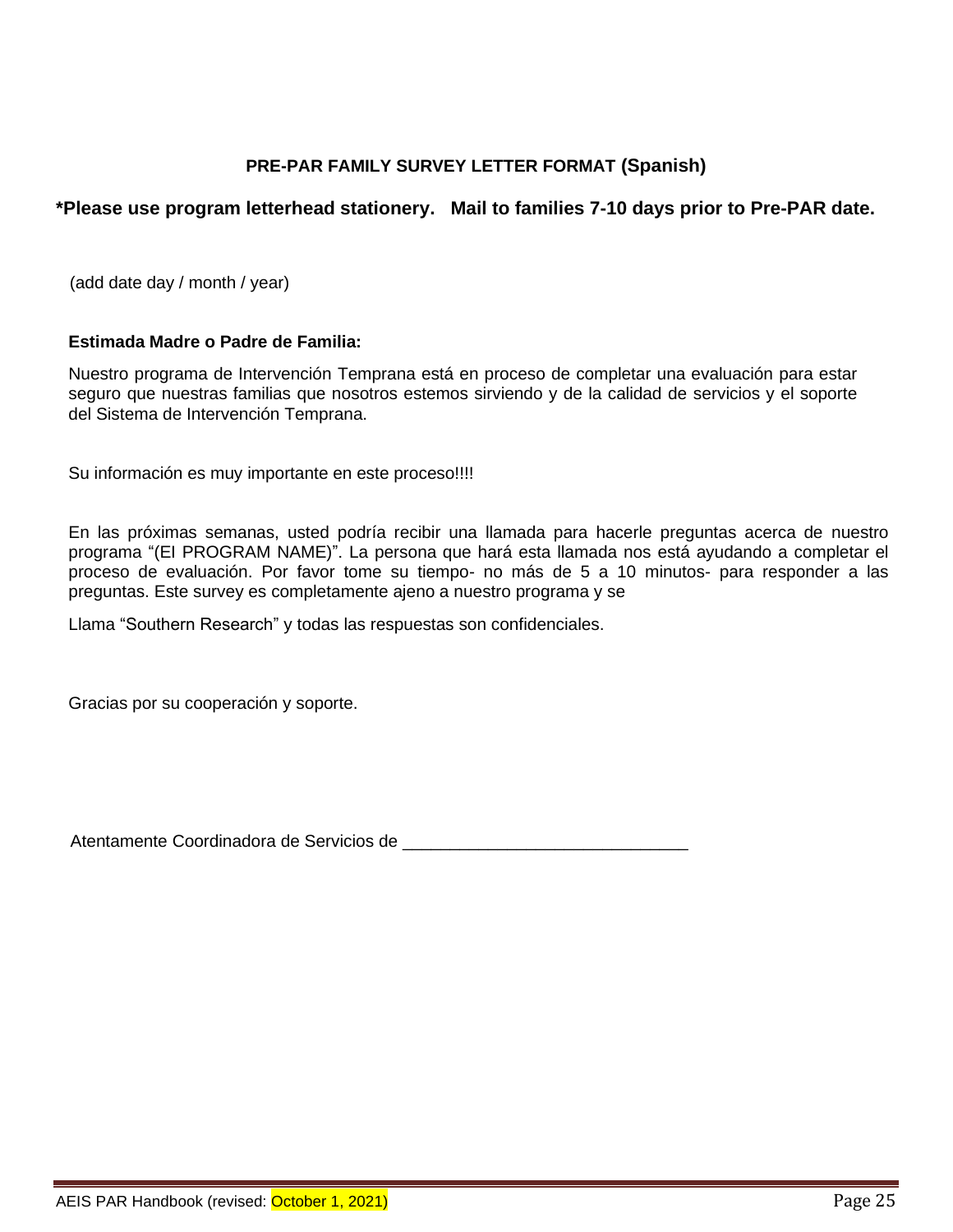#### **State of Alabama Department of Rehabilitation Services Alabama's Early Intervention System (AEIS) GIFTS Utilization Agreement (one agreement form required for each computer user)**

Any person accessing the Alabama Department of Rehabilitation Service Early Intervention GIFTS portal must read, agree to comply with the specified requirements, and sign this agreement before being granted access.

### *Monitoring*

You acknowledge and understand that all data transmitted via state of Alabama network resources is the property of the State of Alabama. The State reserves the right to monitor and log all network activity. If any activity deemed harmful to State resources is detected, your access will be immediately terminated and an investigation will be initiated. Additionally, depending on the activity, a criminal investigation may be conducted by a referred law enforcement organization.

### *Consumer Data Protection*

ADRS is committed to securing and protecting electronic client data as required by HIPAA, FERPA and other federal and state laws and regulations. All available practical technical means of protecting consumer data is used. All connections to the GIFTS system is transferred using strong encryption methods.

Additional security measures may be used at any time in order to best protect ADRS resources. Any changes in security protocol may require you to change your method of connection.

You agree that any device accessing the GIFTS system will have antivirus and anti-malware software installed and updated daily if the operating system supports these products. This includes computers using Microsoft Windows, Apple Mac, and Linux operating systems. Some of the more common product vendors are Symantec, McAfee, Trend Micro, and Kaspersky. It is critical that this product receive daily updates directly from the vendor.

For devices with operating systems which do not support antivirus software (e.g., Apple iOS and Android OS), you agree that these devices will not be jailbroken or rooted. You further agree that you will ensure the latest available operating system patches and updates are installed on these devices.

If a compromise of your computer is detected, you agree to immediately notify Early Intervention of the incident along with as much detail as possible.

You will be required to change your password at an interval of not more than 90 days. Your password must be complex.

You agree to the following minimal security practices where ADRS Early Intervention provided data is involved:

- You agree to never share your GIFTS login credentials with anyone.
- You agree to never 'remember' your login credentials on a computer used to access the GIFTS system. You must manually type your password at each login.
- You agree that if physical control of your computer used to access GIFTS is lost, you will immediately change your GIFTS password.
- Any paper documentation containing sensitive information must be protected at all times. These documents will not be left unattended unless secured within a locked area with restricted access. Under no circumstances will paper documentation be left unattended within the passenger area of a vehicle.
- Any electronic storage media containing PII or PHI data will be treated the same as paper documents containing the same information. This storage media must not be left unattended unless in a secured area. In order to provide additional security, it is recommended that any storage media be encrypted to prevent unauthorized access. This includes laptops, notebooks, tablets, USB drives, etc.
- When any electronic storage media is retired, there must be an assurance that no data may be recovered. For computer hard drives this means the drive must be physically destroyed or a suitable tool must be used to ensure recovery of sensitive data is not possible. A suitable tool is one that meets DoD 5220-22-M requirements.
- Unless encrypted, you will not electronically transmit sensitive information to ADRS, employees, or contractors.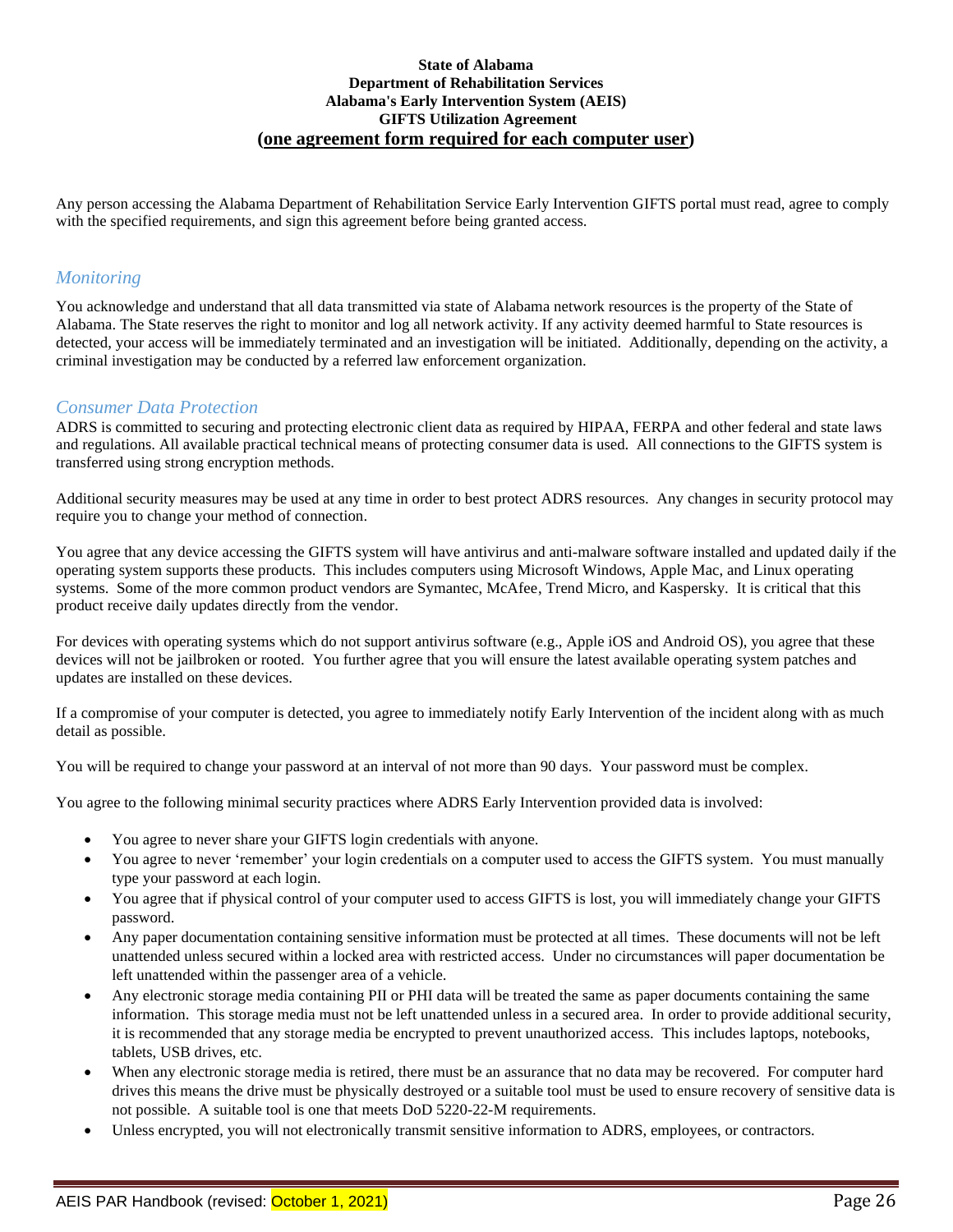- You may communicate with consumer via email, text messaging, or other electronic forms of communication *without* encryption only if the consumer agrees to such communication in writing.
- You may not maintain a copy of any paper or electronic files for personal use. When you separate employment or the consumer's records are no longer needed, all consumer records must be returned to employer or properly disposed of.

#### *Notification*

You, and your Program Director, agree to notify ADRS Early Intervention immediately when any of the following events occur:

- your employment is terminated for any reason
- your computer is compromised (e.g., virus or malware detected, lost or stolen, unauthorized use, etc.)
- your GIFTS login credentials are compromised
- any other event which may result in a compromise of Early Intervention data

Your Early Intervention GIFTS contact is Tonya Gandy a[t Tonya.Gandy@rehab.alabama.gov](mailto:Tonya.Gandy@rehab.alabama.gov) or 334-293-7158.

**You request approval to utilize the following computer for GIFTS access. You also understand that any changes to the information provided below must be forwarded to the Early Intervention contact immediately.**

| Program Name:                                        |  |  |
|------------------------------------------------------|--|--|
| Internet Browser to be.<br>used to access GIFTS:     |  |  |
| Computer Brand:                                      |  |  |
| Computer Location (St,<br>city, state, zip, Room #): |  |  |
| Computer Owner:                                      |  |  |
| <b>Virus Detection Software</b><br>Utilized:         |  |  |

**I have read the above GIFTS network utilization requirements and agree to comply with all of the terms and conditions**.

| Requestor name (please)<br>print)           |                       |
|---------------------------------------------|-----------------------|
| <b>Requestor Signature</b>                  | Date: $\qquad \qquad$ |
| Program Director<br>Approval                | Date:                 |
| Early Intervention State<br>Office Approval | Date:                 |

**This form must be updated annually (after October 1 and before November 1 of every fiscal year). Please forward (email, fax or postal mail) this document to your Early Intervention contact and remember to keep a copy for your records.**

*\*Revised 10/01/2020*